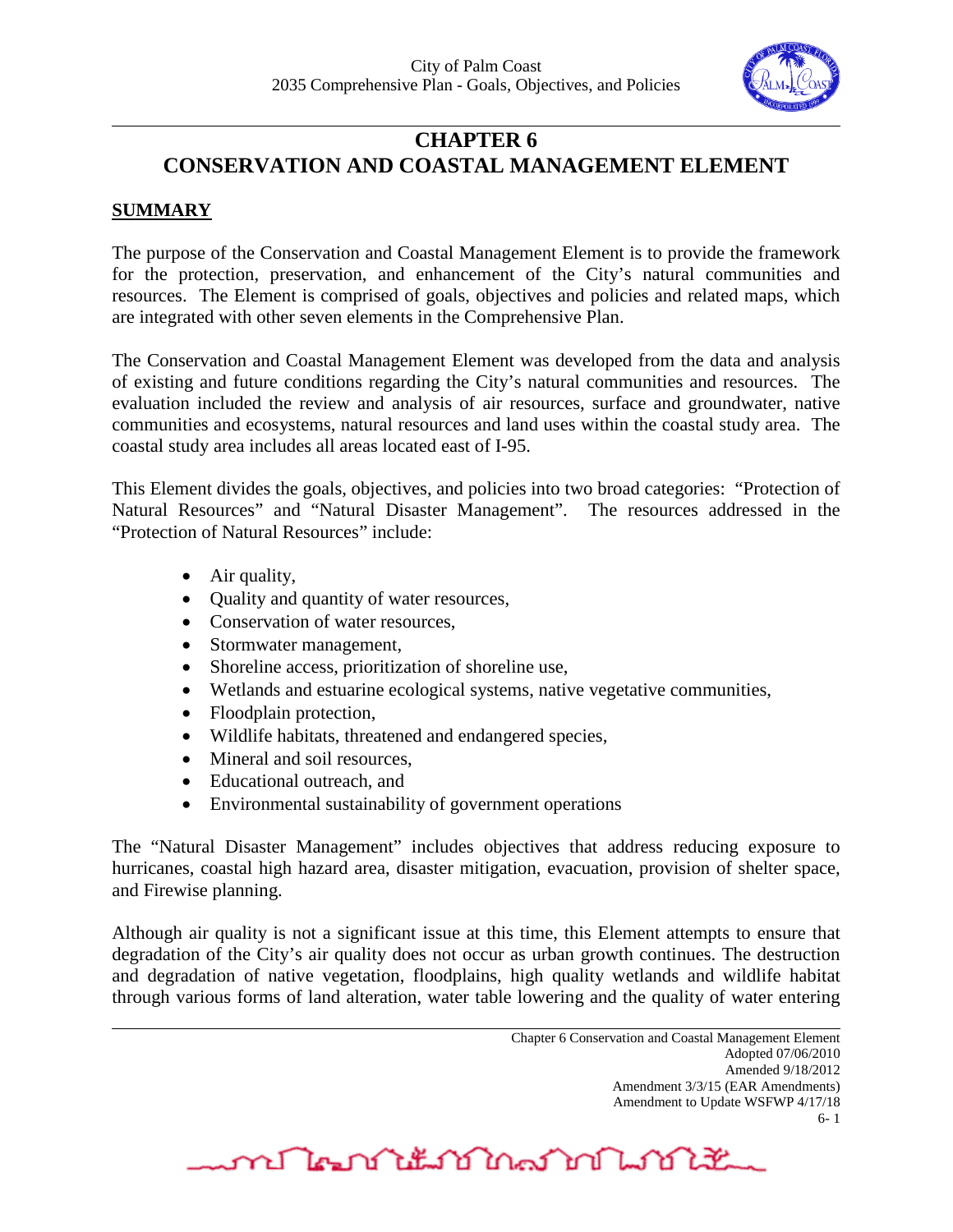

these areas pose threats to the City's native vegetation and wildlife populations. Once lost, the plant and animal species diversity, groundwater recharge capacity, and recreational and educational opportunities are irretrievable.

Through the adoption of the Unified Land Development Code (LDC), the City of Palm Coast has developed regulations that address the potential decline in health of natural resources and requires various protection and restoration efforts. Along with the LDC, continued implementation of land acquisition programs, aquifer and wellhead protection, utilization of Best Management Practices (BMPs), enforcement, and other appropriate means deemed necessary are critical to on-going protection of the City's natural resources. In addition, intergovernmental coordination with State and Federal agencies and the active participation in the regulatory processes will play a vital role in the City's efforts to protect, manage and maintain the City's natural resources.

According to the *Data and Analysis*, current water sampling data indicate that the natural water bodies within the City contain good water quality. However, as the City grows, land use activities may pose a threat to surface water quality. To protect the future health of surface water systems and its downstream estuarine systems, adjacent land use activities and surface water runoff must be properly managed. Groundwater resource supply protection is becoming increasingly important because of growth trends in development within the City. With increased development come the potential for increased contamination and a potential threat to drinking water quality. The Comprehensive Plan establishes policies and procedures to ensure that adequate and safe supplies of groundwater resources are reasonably protected.

The City is susceptible to a variety of natural hazards, including flooding and high winds associated with hurricanes and tropical storms. Chapter 252, Florida Statutes, authorizes the Flagler County Department of Emergency Services (FCDES) to provide coordination of resources to local governments and decision-making during disasters. FCDES also helps coordinate preparedness programs for the City and is tasked with maintaining an inventory of hurricane shelters to meet the needs of residents evacuated from hazardous areas. The intent of the Coastal Zone Management section is to establish policies in order that common problems can be identified and to emphasize intergovernmental coordination in implementing and achieving the goals. It is not the intent of the City to mandate certain requirements through the Coastal Zone Management section beyond the City's statutory authority.

> Chapter 6 Conservation and Coastal Management Element Adopted 07/06/2010 Amended 9/18/2012 Amendment 3/3/15 (EAR Amendments) Amendment to Update WSFWP 4/17/18 6- 2

mr Negri it is in a man man it is a stream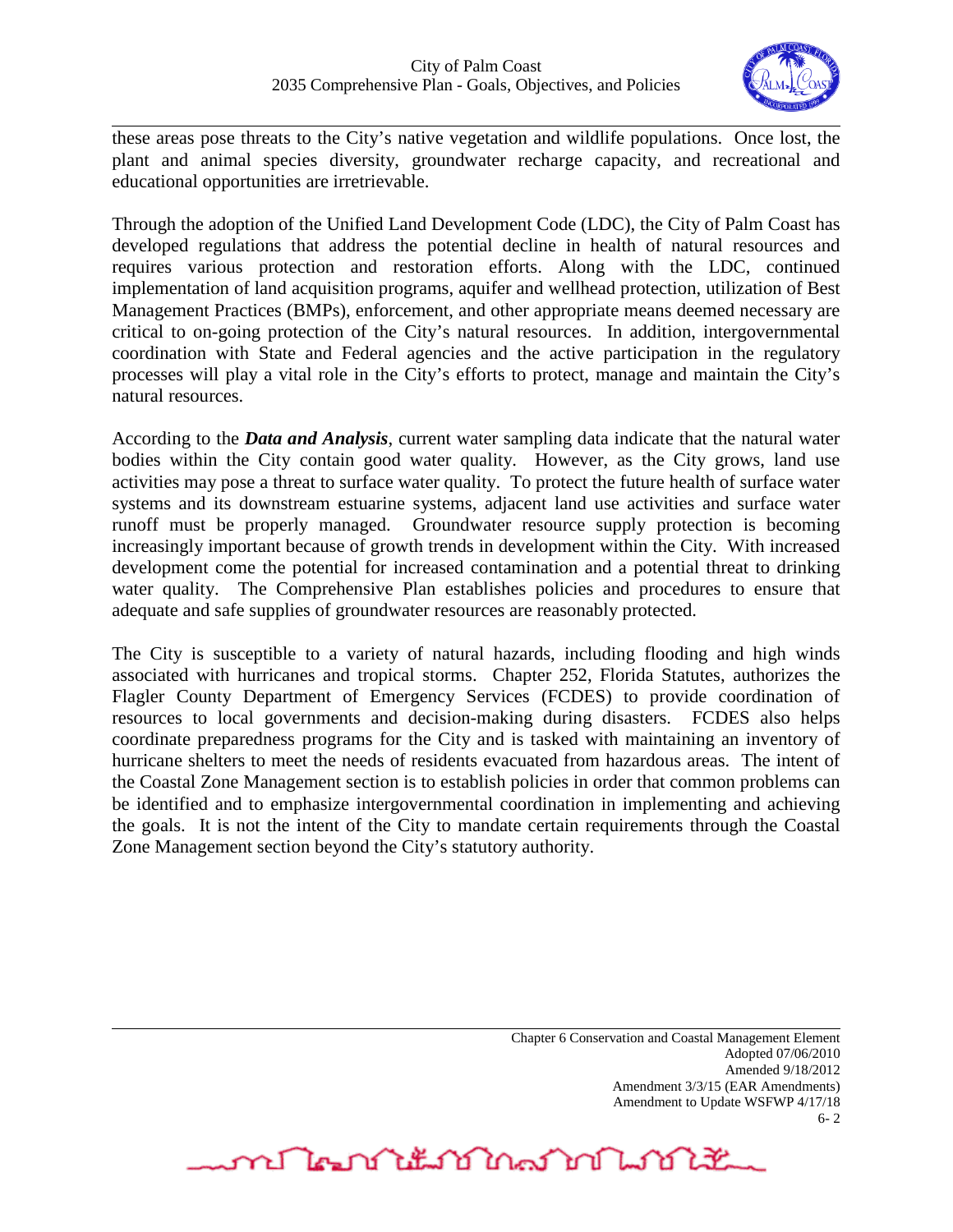

# **GOAL 6.1: Protection of Natural Resources**

# **Protect, conserve, enhance, appropriately manage, and maintain or improve the quality of natural resources and environmental systems thereby contributing to the high quality of life and economic well being of the City.**

**FINDING***: Results of air quality readings remain good at the closest monitoring stations located in Volusia and St. Johns Counties. As the City continues to develop, the placement of an air sampling station within the City in the future would be advantageous by providing a higher level of accuracy of air quality. At this time, there are a limited number of industrial uses that are a risk to the City's air quality. Automobiles and other gasolinepowered vehicles remain the primary source of air pollution. The Florida Department of Environmental Protection* **(FDEP)***, as mandated through the Clean Air Act, will monitor and regulate air pollution sources within the City.*

# **Objective 6.1.1 - Air Quality Standards**

Meet or exceed the minimum air quality standards established by FDEP.

**Policy 6.1.1.1 -** The City shall attempt to reduce the potential fossil fuel emissions by, at a minimum, the following means:

- A. Encourage non-motorized transportation by establishing and maintaining, bicycle paths, trails, sidewalks, and pathways.
- B. Prevent urban sprawl by promoting development in mixed-use centers and near commercial corridors and by adopting the principles of smart growth planning.
- C. Establishing policies that promote residential interconnectivity via pedestrian, bicycle and personal electric vehicles in existing and new development.
- D. Require vegetative buffers, where appropriate, along major transportation corridors to buffer residential land uses.

**Policy 6.1.1.2** – The City shall collaborate with FDEP to assess the need for the establishment of an air quality monitoring station within or in close proximity to the City.

**Policy 6.1.1.3** - The City shall report suspected air quality violations to FDEP.

**Policy 6.1.1.4** - The City shall develop policies to require various strategies to protect air quality, which include, but are not limited to, the following:

mr Man Mit 10 Mart 10 Martin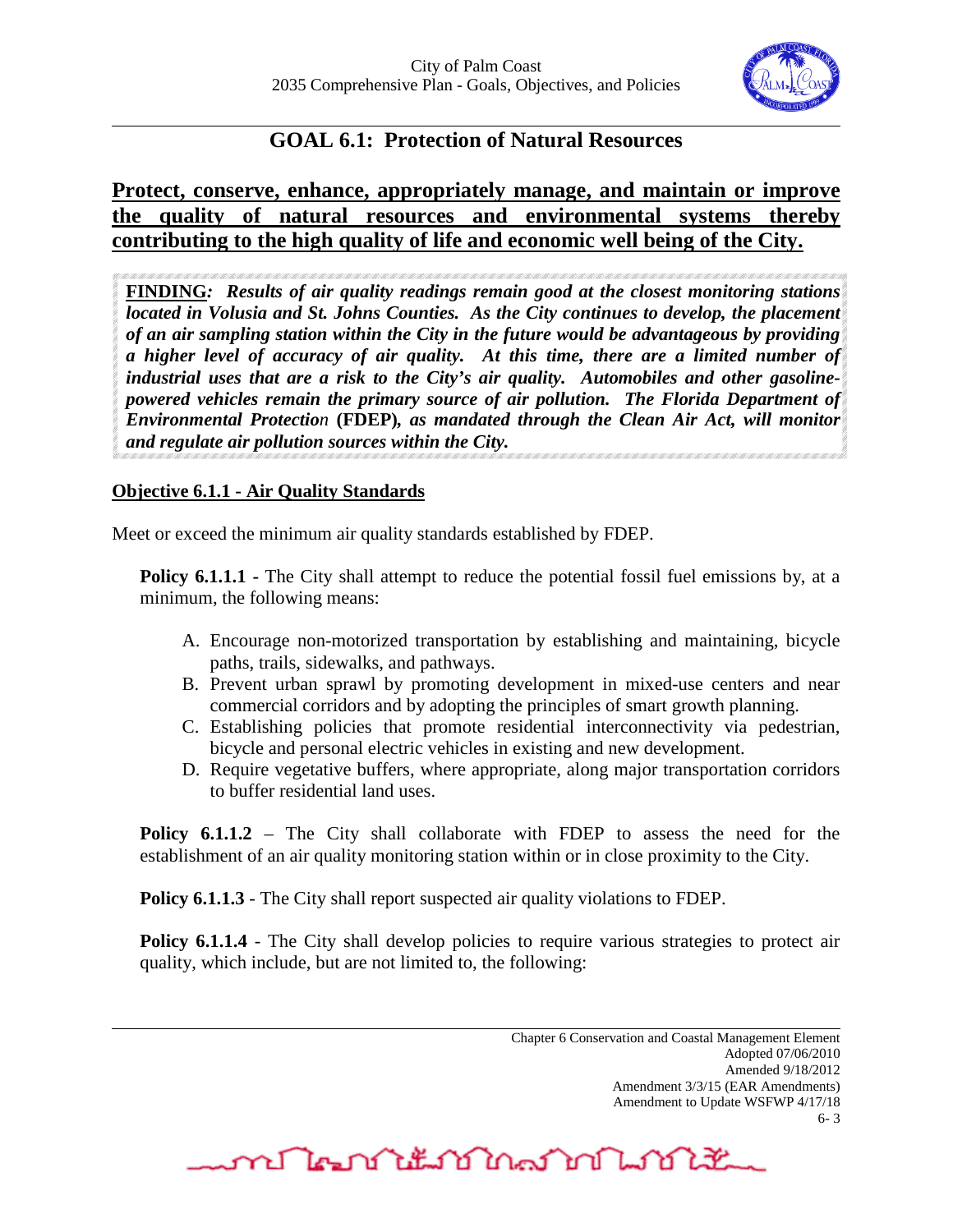

- A. Utilizing Best Management Practices (BMPs) at active construction sites to control fugitive particulate emissions;
- B. Alternatives to open burning practices such as mulching, smoke screens, and other air quality protection techniques
- C. Taking appropriate actions to ensure that open burning occurs during appropriate times and locations; and
- D. Preserving tree buffers and native vegetation

**Policy 6.1.1.5** - The City shall support FDEP in its implementation and enforcement of the State and Federal air pollution laws, rules and regulations by placing conditions, where appropriate, on applicable development approvals, in accordance with law, to require developers to consult the FDEP on methods to control fugitive emission.

**FINDING:** *Groundwater resource supply protection is becoming increasingly important because of growth and in development patterns within the City. With increased development comes the potential for increased contamination, which may threaten the drinking water quality.*

*Groundwater from the Floridan and Confined surficial aquifer systems is currently the sole source of drinking water available to the residents and businesses. Flagler County, including the City, is identified by the St. Johns River Water Management District (SJRWMD) as a "Priority Water Resource Caution Area" (PWRCA) which means that* 

*"existing and reasonably anticipated sources of water may not be adequate to supply water for all existing legal uses and anticipated future needs while sustaining water resources and related natural systems".* 

*The City finds that it has legal rights that have vested in the City and which predate and have priority over other water users. The City has invested considerable time and resources to attain prior legal right status.* 

*As the City continues to grow rapidly, traditional sources of water may be limited in the future. Development of alternative water supplies, expansion of reuse systems, conservation efforts, wellhead protection, and other water resource management strategies are critical to meeting future water demand needs.*

# **Objective 6.1.2 - Quality and Quantity of Ground Water Resources**

Implement policies and procedures to ensure that an adequate supply of potable water that is sufficient in quality and quantity to meet projected consumer demands and ensure that the post-

mr Negri it is in a mr na mr na mr na mr na mr na mr na mr na mr na mr na mr na mr na mr na mr na m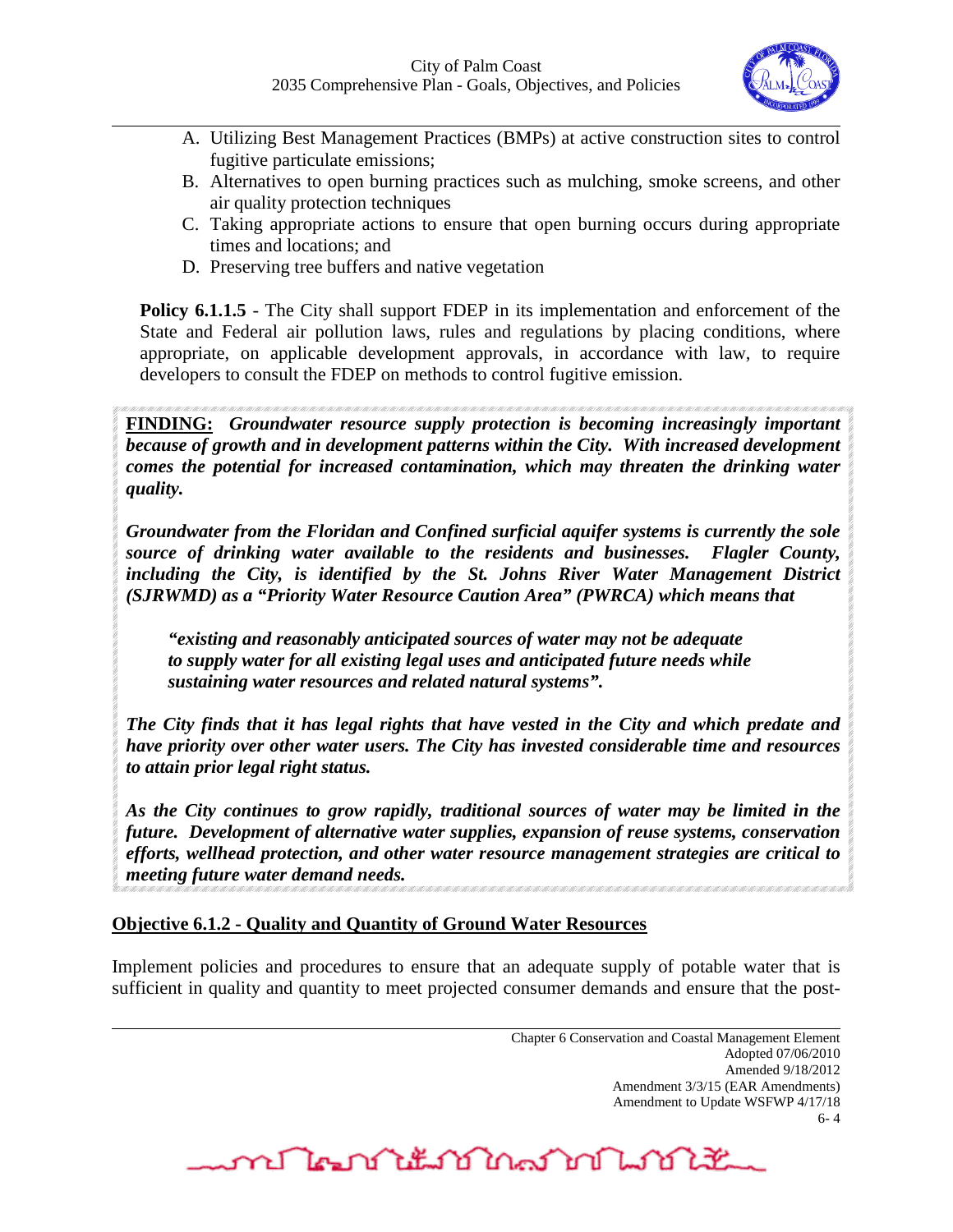

development quantity and quality of aquifer recharge, at a minimum, is equivalent to predevelopment conditions.

**Policy 6.1.2.1** - The City shall continue to enforce wellfield protection regulations in accordance with the Safe Drinking Water Act and in conjunction with FDEP, SJRWMD and other relevant agencies.

**Policy 6.1.2.2** - As enforced in the LDC, the City will continue to regulate the land uses that, handle, produce, store, or dispose of regulated substances to prevent the introduction of these substances into groundwater.

**Policy 6.1.2.3** - The City shall identify potential non-regulatory groundwater and wellhead protection programs that may include, but are not limited to, the following: land acquisition, land donations, purchase of development rights, and conservation easements.

**Policy 6.1.2.4** – The City shall encourage SJRWMD, FDEP, and other applicable regulatory agencies to pursue additional groundwater monitoring studies on the quality of the Confined surficial and Floridan water resources within the City**.** 

**Policy 6.1.2.5** –The City shall ensure diligent monitoring of construction sites and vacant lots to prevent or abate illegal dumping activities.

**Policy 6.1.2.6** – The City shall seek administrative inspection warrants, pursue code enforcement proceedings, initiate nuisance abatement actions and pursue other appropriate remedies to protect the public against illegal dumping, hazardous spills, and contaminated sites, when appropriate.

**Policy 6.1.2.7** - The City shall utilize the best available information from technical reports, studies, computer models, and guidance from State and Federal agencies to establish regulations within the LDC, as needed, for wellfield and aquifer recharge protection which regulations may include, but are not limited to, the following:

- A. Requiring development projects, where appropriate, to submit data approved by SJRWMD or licensed professional engineer or geologist that provide assurances that post-development quantity and quality of recharge, at minimum, shall be at least equivalent to pre-development conditions.
- B. Providing for a minimum percentage of open space and limitation on the percentage of impervious surface.
- C. Establishing stormwater management practices.

Chapter 6 Conservation and Coastal Management Element Adopted 07/06/2010 Amended 9/18/2012 Amendment 3/3/15 (EAR Amendments) Amendment to Update WSFWP 4/17/18 6- 5

<u>mentation mantang ka</u>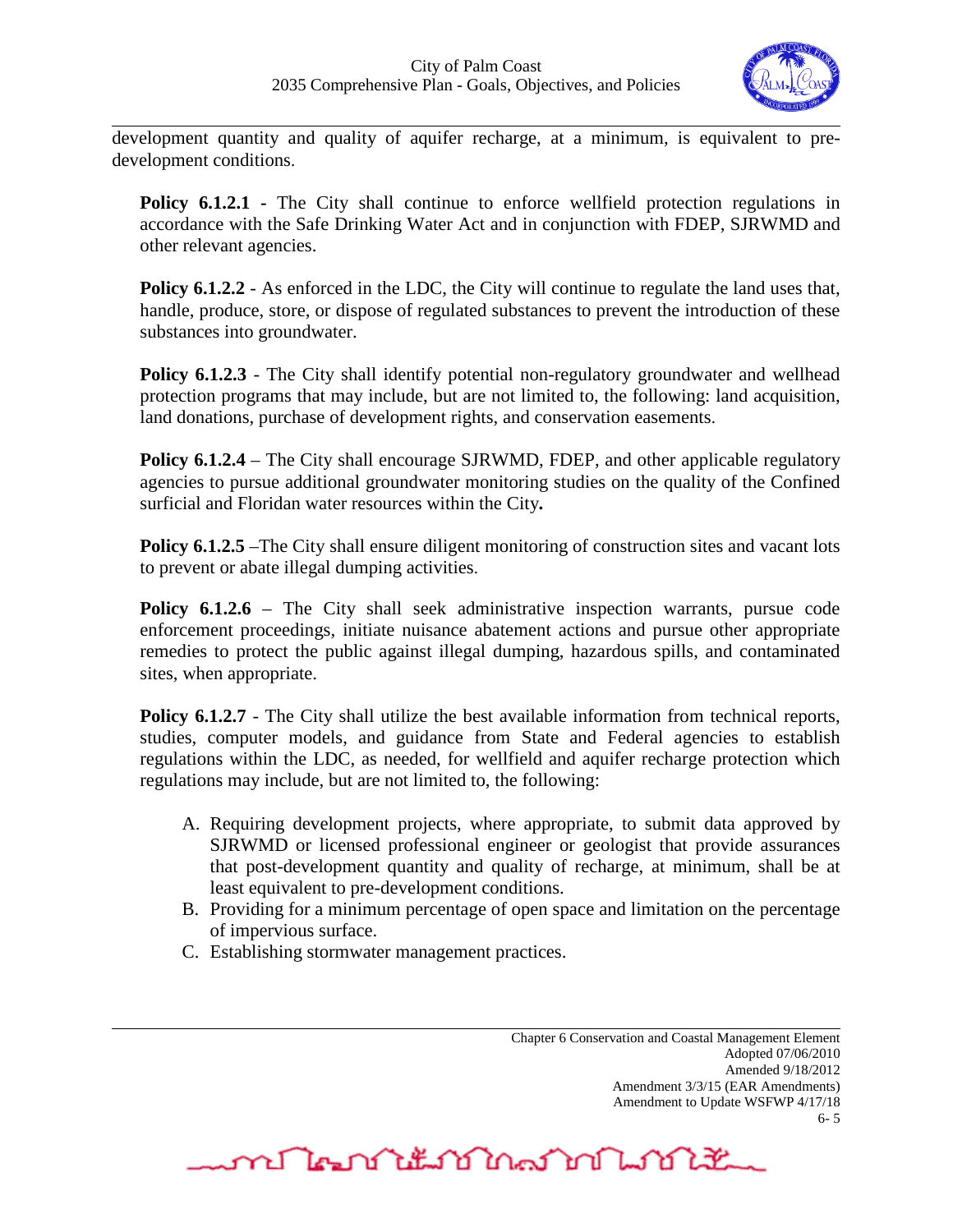

- D. Requiring application of BMPs, where appropriate, as a proactive procedure for handling and using potential polluting materials, and managing stormwater runoff and construction activities.
- E. Protecting environmentally sensitive waterways and wetlands through the establishment of policies limiting development and encouraging enhancement in these areas.

**Policy 6.1.2.8** - The City shall make all reasonable efforts to coordinate with Flagler County and other adjacent municipalities in an attempt to facilitate measures to protect quality and quantity of groundwater resources.

**Policy 6.1.2.9** – The City shall take all necessary actions to protect its status as a prior legal user of water resources under permits issued by the SJRWMD. The City shall ensure that the rights of the citizens of the City and the purchasers of bonds from which revenues were derived to purchase the City's utility systems are protected.

## **Objective 6.1.3 - Conservation of Ground Water Resources**

Continue and expand the City's water conservation program in order to maintain a low per capita consumption of potable water.

**Policy 6.1.3.1** – The City, in coordination with SJRWMD, has established conservation requirements, and shall further encourage, reasonable water conservation practices, the use of native and drought tolerant plants and low volume irrigation systems.

**Policy 6.1.3.2** - The City shall continue to implement the following water conservation measures:

A. Technological, Procedural, and/or Programmatic Improvements Management

- 1. Water Treatment Plant Technologies
- 2. Water Use Monitoring
- 3. Free Water Conservation Plumbing Retrofitting Kits for Residential Customers
- 4. Indoor Conservation Programs
- 5. Develop and Enforce Water Efficient Landscape Ordinance (in cooperation with SJRWMD)
- 6. Irrigation Design Requirements
- 7. Requiring Individual Metering
- 8. Requiring the Use of Low-Volume Plumbing Devices
- 9. Promoting Water-wise Landscaping through encouraging the Florida Yards and Neighborhoods Program.

Chapter 6 Conservation and Coastal Management Element Adopted 07/06/2010 Amended 9/18/2012 Amendment 3/3/15 (EAR Amendments) Amendment to Update WSFWP 4/17/18 6- 6

me De ne titula en De Maria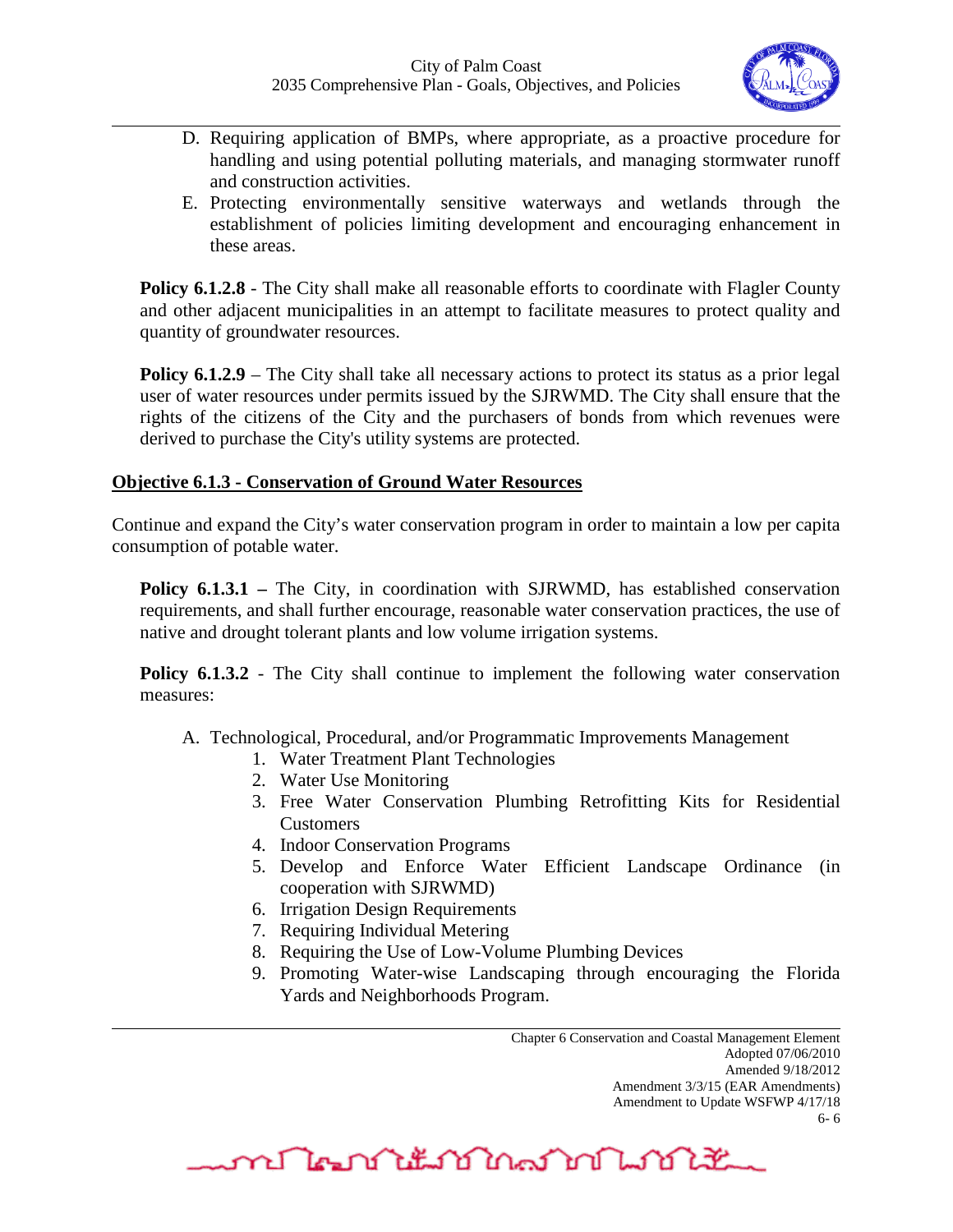

- B. Customer and Employee Education
- C. Use of Conservation based Rate Schedule

**Policy 6.1.3.3** – The City shall consider alternate means and incentives to conserve water including, but not limited to, irrigation meters, re-use of stormwater, surface water pumps, and identifying other alternative potable water resources.

**Policy 6.1.3.4** – The City shall implement and enforce the emergency water conservation measures as mandated by SJRWMD.

**Policy 6.1.3.5** – The City shall distribute literature and appropriately engage in enforcement actions pertaining to non-compliance with mandatory drought prohibitions, as necessary.

**Policy 6.1.3.6** – The City shall cooperate with SJRWMD in ensuring that abandoned freeflowing artesian wells are properly closed, plugged and abandoned.

**FINDING***: The City has an abundance of surface waters, as depicted on Map CP 6.1, that are used for a variety of purposes including a wide range of recreational activities and by the fish, wildlife, and native vegetation that depend on these waters for survival. The Federal Clean Water Act provides the statutory basis for State water quality standards. The State has established programs to protect water quality by establishing specific water quality classifications. Water quality criteria specify concentrations of water constituents that may not be exceeded. According to the NIO report analysis, the natural water bodies within the City contain good quality water. However, as the City grows, land use activities such as industrial and commercial, and wetland dredging and filling, along with urban stormwater runoff, can be detrimental to surface water quality if these activities are not properly managed.*

**Objective 6.1.4 – Development of Alternative Water Supplies**

Continue to explore the development of alternative water supplies to meet future water needs.

**Policy 6.1.4.1** – The City shall utilize alternative water supply sources, if feasible, when improving or expanding the City's water system.

**Policy 6.1.4.2** – The City shall continue to develop reuse alternatives for treated wastewater and investigate the use of the stormwater collection and storage system as a source for aquifer recharge.

mr Negri it is in a mr na mr na mr na mr na mr na mr na mr na mr na mr na mr na mr na mr na mr na m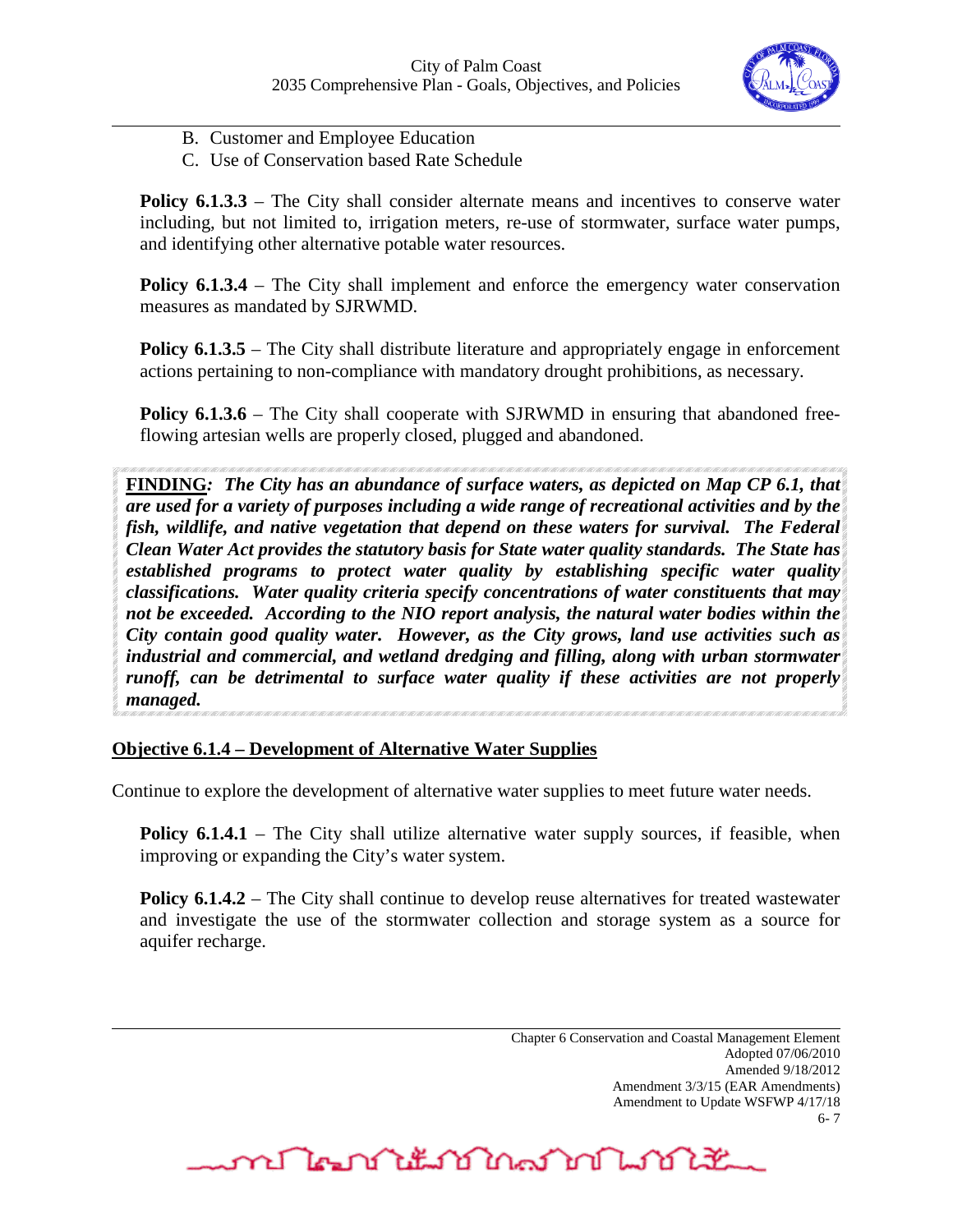

# **Objective 6.1.5 – Surface Water Quality**

Develop and maintain a systematic program for identifying and evaluating water quality problems related to surface and groundwater resources including surface waters that flow into estuarine marine systems.

**Policy 6.1.5.1** – The City shall encourage SJRWMD and FDEP, or other relevant entities to pursue additional water quality monitoring studies and increase routine sampling stations in order to measure the quality of the water resources within the City.

**Policy 6.1.5.2** - The City shall continue its surface water-sampling program to monitor surface water quality for the stormwater canal management system, and shall monitor sample results in order to document and evaluate trends in water quality to ensure that water quality continues to meet or exceed surface water quality standards. If warranted, the City may enact a surface and/or a groundwater quality-monitoring program.

**Policy 6.1.5.3** - The City shall require the implementation of BMPs that shall include, but are not limited to, measures to prevent surface water quality degradation during construction activities. Where deemed appropriate, a surface water-sampling program in the City may be a requirement of development order approval in order to ensure water quality standards and stormwater BMPs are being achieved.

**FINDING**: *As urban development covers more land area in the City, management of stormwater drainage systems will become increasingly important to maintain water quality. As more surface area is covered, runoff rates and pollution loads increase and have less land to aid in absorption and filtration. Stormwater runoff can be a significant contributor to surface water quality degradation. Sediment from disturbed lands can be carried into the City's surface water systems by runoff. Urban runoff can be a significant source of inorganic toxins in our waters. Construction sites, lawns (fertilizers and pesticides), streets, roofs, and parking lots, are a source of a variety of pollutants. In addition, fertilizers, fungicides, pesticides, herbicides and other chemicals that are dispersed can negatively impact the environment. Ultimately, pollution loads above regulatory surface water quality standards can negatively impact living marine and fresh water resources, wildlife habitat, and other environmental lands and waters and natural resources.*

#### **Objective 6.1.6 - Stormwater Management**

Develop and implement policies and coordinate with local governments, State and Federal agencies to ensure that future development activities are conducted in a manner that, at a minimum, shall meet State and Federal water quality standards.

> Chapter 6 Conservation and Coastal Management Element Adopted 07/06/2010 Amended 9/18/2012 Amendment 3/3/15 (EAR Amendments) Amendment to Update WSFWP 4/17/18 6- 8

<u>me De ne titula en De Martin e</u>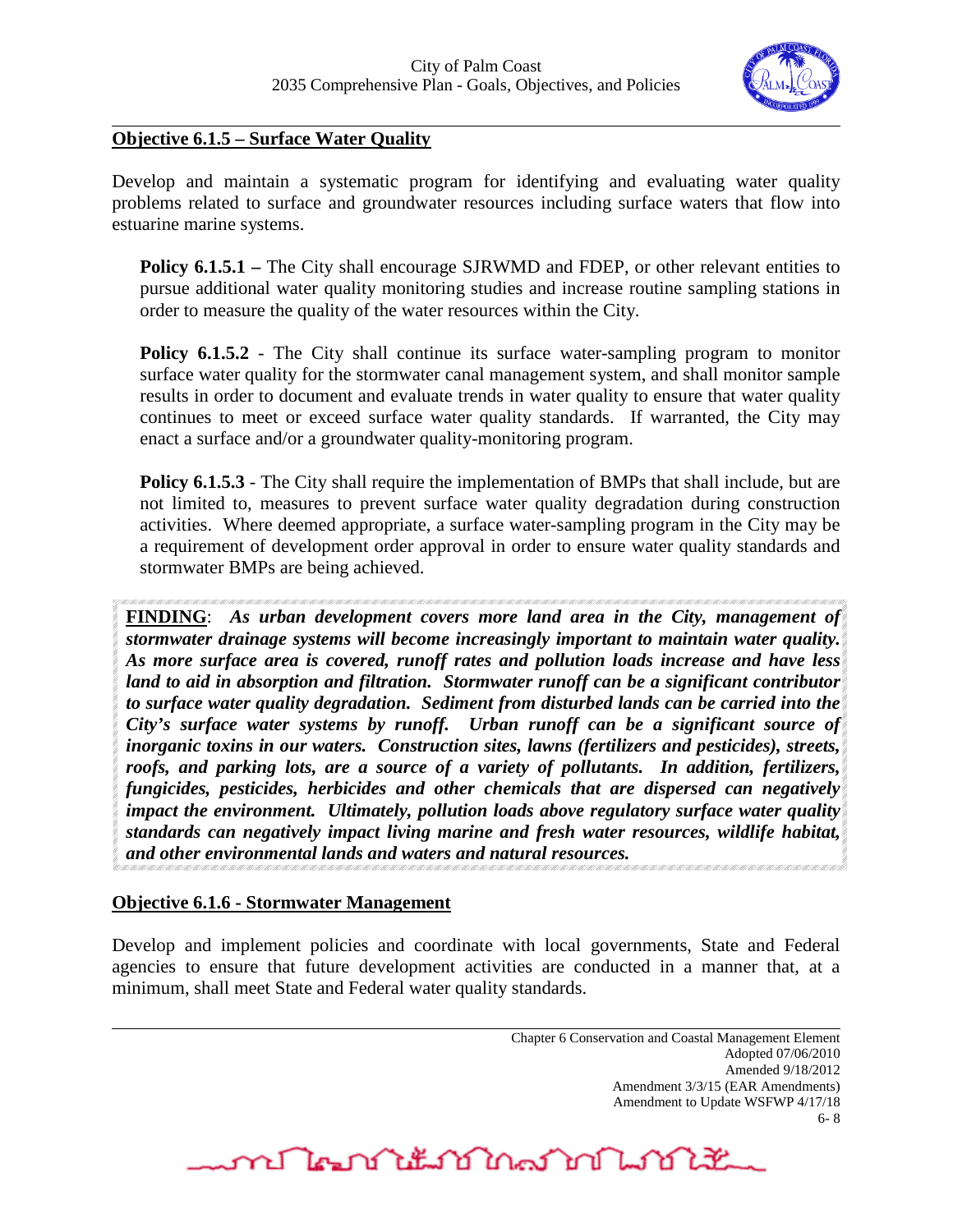

**Policy 6.1.6.1** - The City shall continue developing a Citywide Stormwater Master Plan by modeling two subdivision sections every two years. The Stormwater Master Plan shall identify needed improvements that will maintain or improve the quantity of water stored within the system, and the quality of water flowing into receiving water bodies such as creeks, rivers, wetlands, ponds, canals, and estuarine systems.

**Policy 6.1.6.2** – The City shall aggressively pursue funding sources for current and future stormwater management improvements by, at a minimum:

- A. Seeking the designation of the Northern Coastal Basin as a priority surface water improvement and management (SWIM) watershed.
- B. Coordinating with SJRWMD in implementing a SWIM plan for the City.
- C. Pursuing cost share grants, community development block grants, State revolving fund loans and other available State and Federal funds.

**Policy 6.1.6.3** - The City shall maintain cooperative relationships with all governmental agencies with jurisdiction in order to ensure prompt responses and/or investigations of events that may threaten the quality of water resources and continue to identify point and non-point source pollution.

**Policy 6.1.6.4** - The City shall monitor, cooperate, and communicate with FDEP in the development and, if required, implementation of the Total Maximum Daily Loads (TMDLs) for waters within the City.

**Policy 6.1.6.5** –The City shall continue to enforce standards found in the LDC for construction activities to retain sediment on site and to prevent violations of State water quality standards and impacts to wetland systems. Where appropriate, the City may require submittal of details and/or plans in agreement with applicable BMP standards prior to the commencement of construction activities to ensure that surface and groundwater quality standards are achieved and amend the LDC as needed to implement any such standards.

**Policy 6.1.6.6** – The City shall continue implementation of water pollution preventive measures that includes, but are not limited to, the following techniques and standards:

- A. Landscaping methods to filter water and reduce sedimentation;
- B. Establishment of littoral zones and the use of native vegetation buffers between lawn or paved surfaces and water bodies to lower surface water pollution;

<u>mentation mantang ka</u>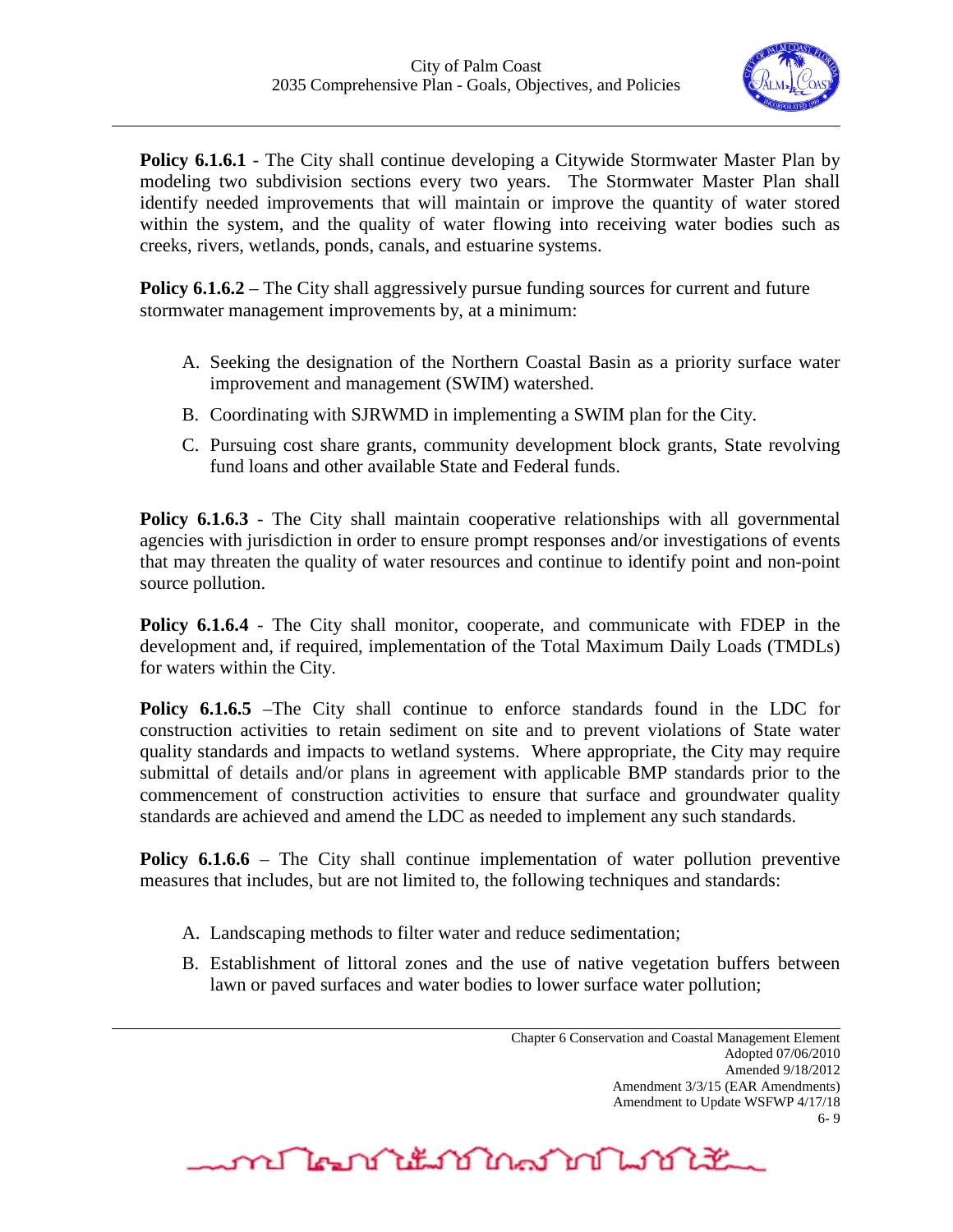

- C. The use of appropriate aquatic vegetation to maximize desirable pollution prevention results;
- D. Prohibition of invasive and aggressive weeds restricted by State or Federal law.

**Policy 6.1.6.7** – The City shall adopt and enforce acceptable water quality standards for surface water bodies that equal or exceed State and Federal standards**.** 

**Policy 6.1.6.8** – Where appropriate, the City shall coordinate with SJRWMD and FDEP when developing regulations relating to stormwater management and when developing stormwater management plans, programs, projects, and practices.

**FINDING**: *Many water-related recreational opportunities exist within the City and adjacent areas. However, public access to surface water bodies for both passive and active recreational use is limited. Local surface water systems, including the ICW, have limited public access. Current and future land uses located along the majority of the City's surface waters are single- and multi-family residential. It is essential to balance the need for public access with private property rights.* 

## **Objective 6.1.7 - Shoreline Pedestrian Access**

Pursue and provide the availability of public access for open surface waters including, but not limited to, estuarine systems, lakes, and the ICW.

**Policy 6.1.7.1** - Where appropriate, the City shall participate in intergovernmental agreements with State and Federal agencies regarding the use of land and access to government-owned land for public use.

**Policy 6.1.7.2** – The City shall expand the availability of public access, saltwater fishing facilities and provide adequate parking facilities adjacent to surface water bodies where appropriate and feasible.

**Policy 6.1.7.3** - The City shall enforce the federally mandated public access requirements of the Coastal Zone Protection Act of 1985, as appropriate.

**Policy 6.1.7.4** – The City will consistently review opportunities that may be available to provide the public with reasonable and safe access to wetland areas, lakes, lands abutting the Intracoastal Waterway, canals and other lands, water bodies and natural resource areas for the purpose of providing public recreational opportunities consistent with the type of natural resource and its environmental sensitivity.

> Chapter 6 Conservation and Coastal Management Element Adopted 07/06/2010 Amended 9/18/2012 Amendment 3/3/15 (EAR Amendments) Amendment to Update WSFWP 4/17/18 6- 10

mญี่ตามให้มายในอาณาไม่ไม่ไม่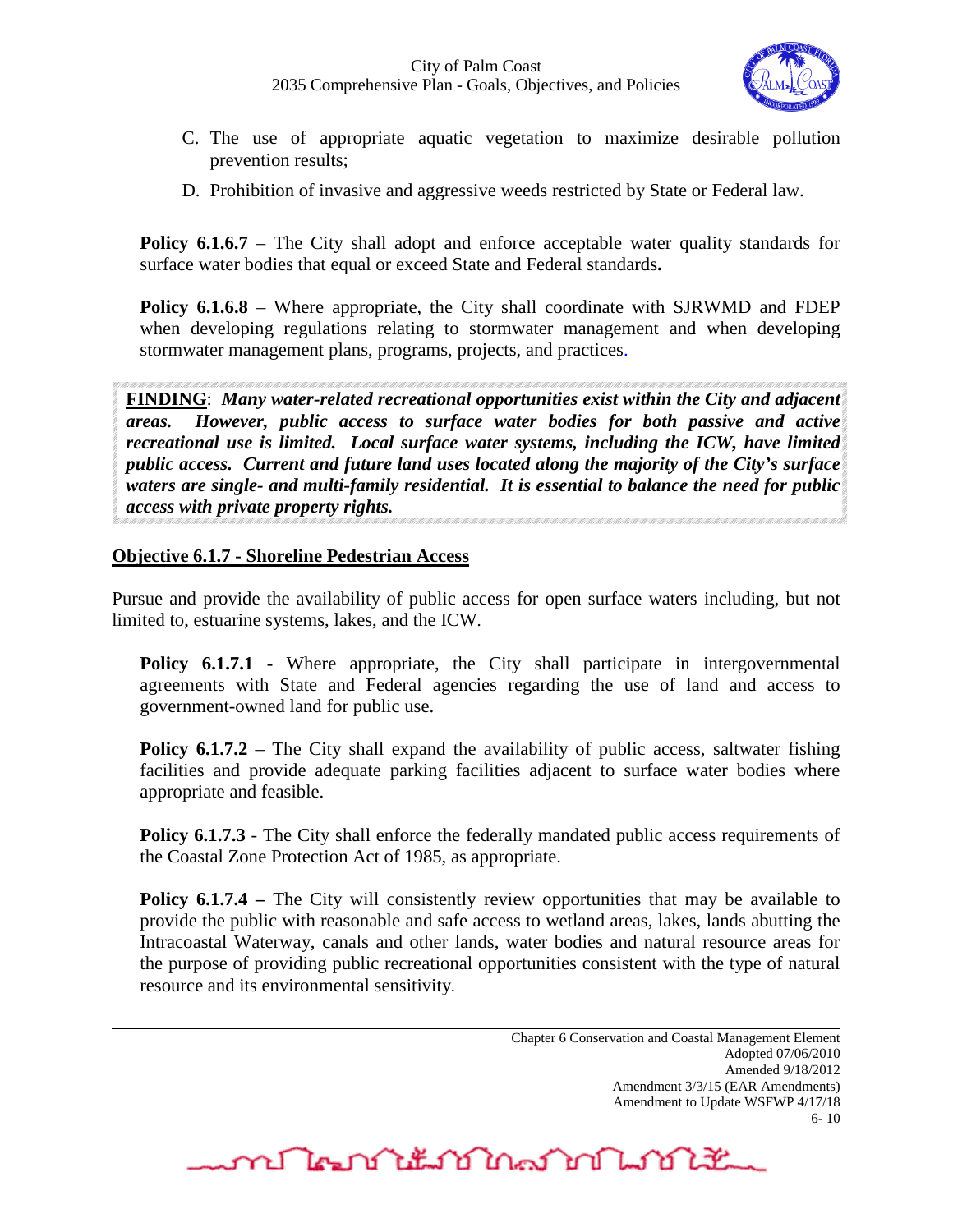

**Policy 6.1.7.5** – The City will, when practicable and feasible, seek to preserve and protect wetland areas, lakes, lands abutting the Intracoastal Waterway, canals and other lands, water bodies and natural resource areas by endeavoring, as appropriate in each case, to obtain the legal right to use such land and water resources and to obtain public ownership interests in such land and water resources by means of dedication, purchase, the granting of easements, leases, cooperative private/public agreements and other legal mechanisms serving the public interest.

## **Objective 6.1.8 - Prioritization of Shoreline Uses**

Utilize criteria or standards for prioritizing shoreline uses, giving priority to water-dependent uses.

**Policy 6.1.8.1** - The City shall continually review and enforce the LDC, to address waterdependent and water-related uses that are public in nature and promote tourism. The City shall prioritize water-dependent uses based upon the type of water dependent use, adjacent land use, water quality, impact on listed species, wetlands and coastal resources.

**Policy 6.1.8.2** – The City shall preserve, when appropriate and in accordance with law, areas adjacent to shorelines that are comprised of a high percentage of recreational uses.

**Policy 6.1.8.3** – The City shall consider the protection of manatees and other listed species in areas that such species inhabit or frequent when reviewing and considering applications for water-dependent uses.

**Policy 6.1.8.4** – The City shall continue to regulate the development of new marinas and multi-slip dock facilities. These adopted LDC regulations shall address, at a minimum, the following issues:

- A. Public marinas and multi-slip dock facilities shall be permitted only in appropriate locations.
- B. Establish standards for size and quantity of multi-slips and dock facilities.
- C. Provisions establishing fire protection and other safety requirements.
- D. Protection for listed species and other relevant environmental resources.
- E. Provision of sufficient upland areas for accessory support facilities.
- F. Provisions establishing prevention of surface water quality degradation and BMPs.

<u>mentation and the state of the state of the state of the state of the state of the state of the state of the s</u>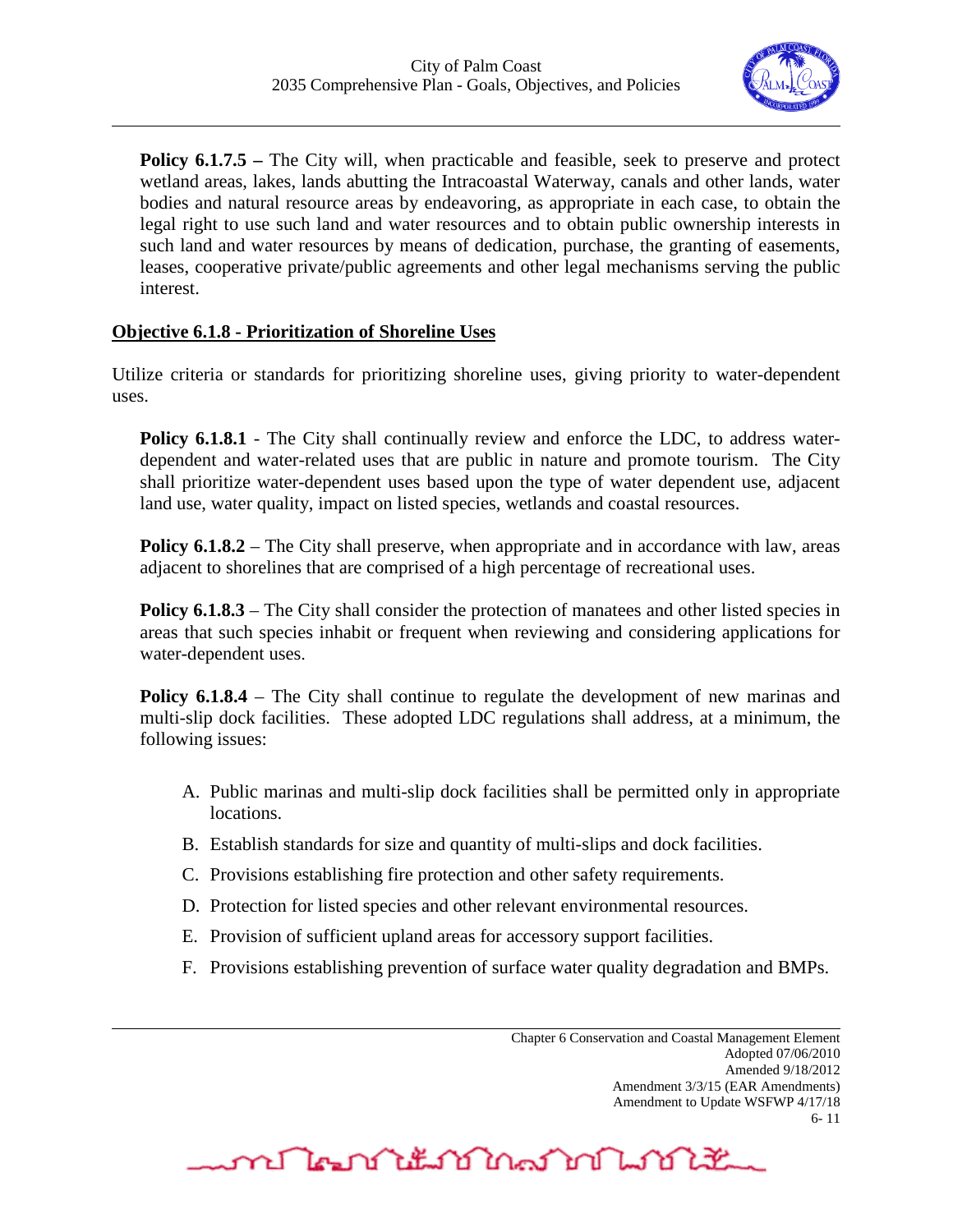

- G. Prohibition of location of marinas and multi-slip docks in designated shellfish harvesting areas, Class II Waters, Outstanding Florida Waters, or environmentally sensitive areas.
- H. Disposal and management of dredge spoil.
- I. Hurricane mitigation plans for marinas and multi-slip docks to prevent potential hazards.
- J. Requirement for "Clean Marina" designation where appropriate.

**FINDING**: *There is a long history of altering wetlands in the City and surrounding areas. Agricultural interests altered wetlands and other low-lying areas to create additional lands for farming, cattle grazing, and silviculture. In the 1970s, a comprehensive network of canals and ditches was constructed by ITT to "reclaim" large areas for development. As a result, the hydro period of wetland systems was altered both positively and negatively. Many systems, particularly isolated low quality systems, will continue to suffer and deteriorate over time. It is important to identify those wetlands that have benefited and adapted to the topographic and hydrogeologic changes so that resource protection can be focused on preserving those wetlands. Map CP 6.1 depicts wetland resources within Palm Coast.*

*Regulatory trends in Florida have focused on allowing mitigation impacts to smaller isolated wetland systems with a low functional value, but protecting the larger high quality wetland systems. As part of enhancing degraded wetlands, it is important for the City to promote restoration activities within adversely affected wetlands. Events that contribute to altering wetland systems include, but not limited to silviculture activities, stormwater drainage, and wildfire events.*

*Saltwater systems provide essential habitats for many species of fish, other species of vertebrates and invertebrates. These systems serve as nursery areas and the base of many food chains that end with larger dependent mammals, fish, and birds. Long Creek is considered a high quality habitat, with large valuable undisturbed areas of productive salt marshes and tidal flats. Any future development near Long Creek should be carefully designed to ensure that the quality of this system is not compromised.*

#### **Objective 6.1.9 - Wetlands and Estuarine Ecological Communities**

Protect, conserve, and enhance the natural functions of existing wetlands including, but not limited to, estuarine systems.

**Policy 6.1.9.1** - The City shall continue enforcement of wetland protection through land development regulations to ensure effective protection of high quality, functional, and

**MALAN LANDAN LANDER**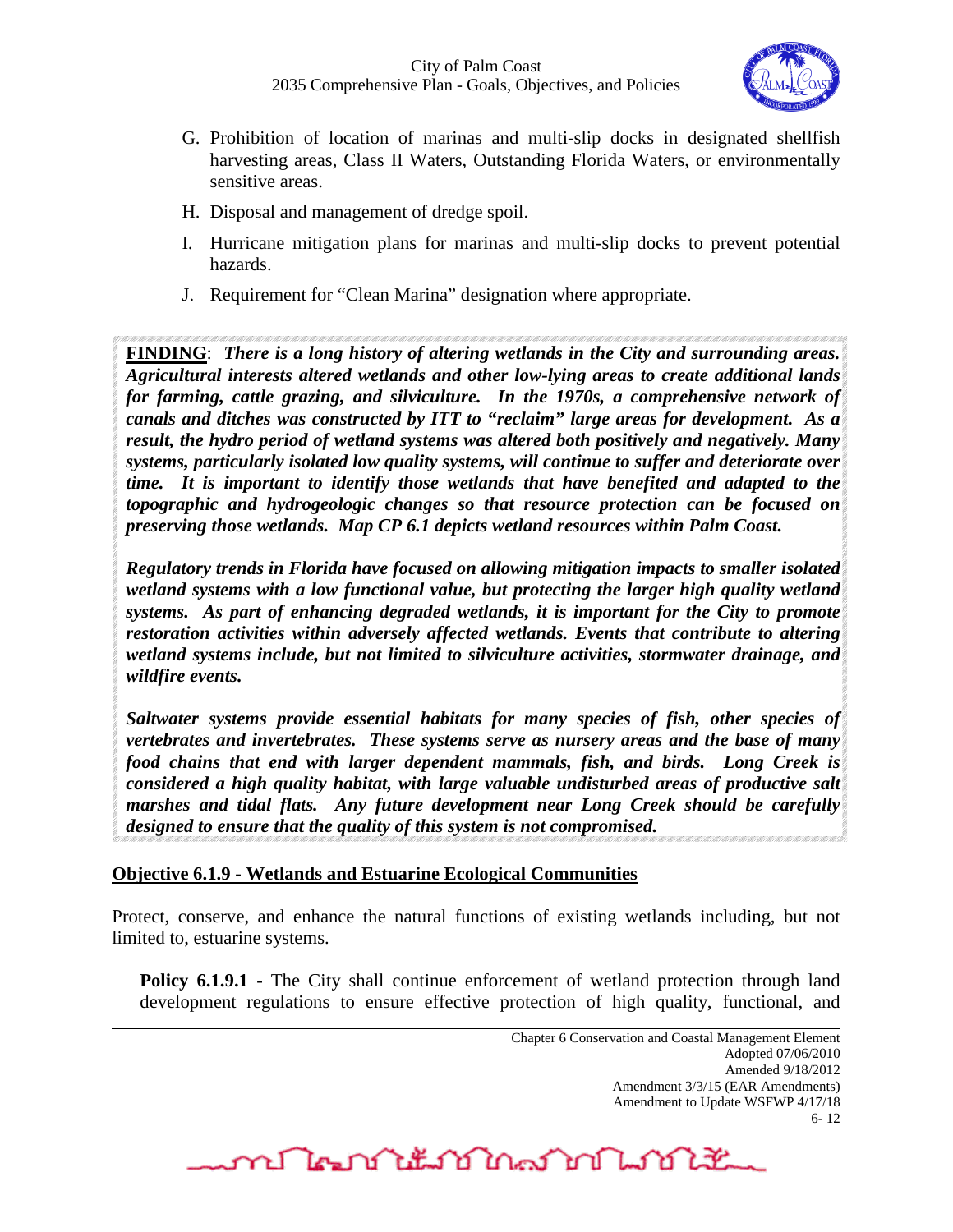

integrated wetland systems. Land development wetland regulations shall consider type, value, function, size, condition and location of wetland systems. The City shall permit appropriate mitigation requirements consistent with State regulatory requirements to allow regulatory permitted impacts to low-quality, isolated wetland systems if it is demonstrated that mitigation will promote infill development, discourage urban sprawl or improve the overall wetland function within the Northern Coastal Basin. Mitigation within the City shall be preferable to mitigation occurring outside of the City.

**Policy 6.1.9.2** – In coordination with SJRWMD, FDEP, and the United States Army Corps of Engineers (ACOE), the City shall continually maintain the existing database of wetlands and other lands that are currently protected by conservation easements. The inventory shall include ecological communities and wildlife. Furthermore, the City shall maintain and assemble information received from SJRWMD wetland aerial interpretations to create the "Potential Wetlands" map and incorporate this date into the Future Land Use Map Series that shall be refined to more accurately delineate, assess and protect existing resources. The City shall recognize all marine and major wetland systems as environmentally sensitive lands and the City shall designate said areas as conservation areas.

**Policy 6.1.9.3** - The City shall work cooperatively with SJRWMD, ACOE, and FDEP to educate, permit, and enforce applicable wetland regulations. The City shall take appropriate actions involving non-permitted activities within identified wetland areas and shall obtain such outside regulatory assistance, as warranted, to ensure compliance with all State and Federal laws, rules and regulations concerning the management of wetlands and estuarine systems.

**Policy 6.1.9.4** - The City shall require that BMPs be incorporated into any development plan on property that contains jurisdictional wetlands or that is located adjacent to property that contains jurisdictional wetland resources prior to the issuance of a development order. The City may require, where appropriate, an environmental study if the size and land use activities of the proposed development has the potential to be incompatible with the protection of high quality wetland systems or other environmentally sensitive lands.

**Policy 6.1.9.5** – With regard to any proposed development on lands that contains a jurisdictional wetland, the City shall require the applicant to submit copies of all approved Federal and State environmental permits prior to construction activities, and to comply with all terms and conditions of such approved permit(s), including, but not limited to, on and off site mitigation, if applicable.

**Policy 6.1.9.6** – Where appropriate, the City shall require proposed developments located on parcels which wetlands are located to retain and protect such wetland resources through clustering, setbacks, and other innovative planning techniques. The City may grant relief to

متعلكم المساكس والكشائح والمحاكمة والكرمان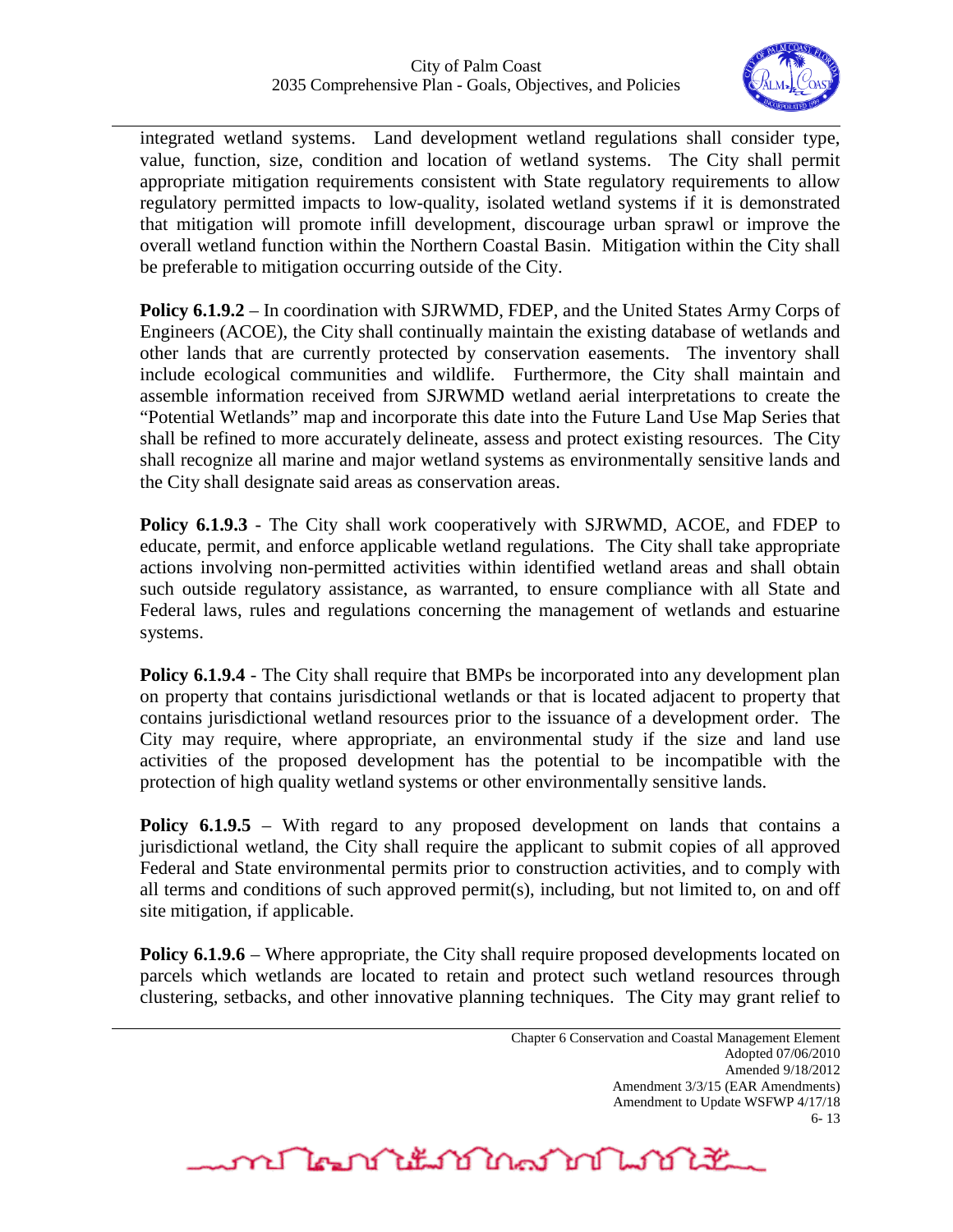

applicants who demonstrate an ability to protect on-site wetlands by approving requests for relief from LDC requirements in the nature of variances (i.e., setbacks, required buffers, landscape areas, etc.). The City shall consider utilizing density credits, transfers or other incentives.

**Policy 6.1.9.7** - The City shall support wetland and estuarine systems creation, restoration, enhancement and preservation and shall encourage public and private sector initiatives for these efforts.

**Policy 6.1.9.8** - The City shall coordinate its activities with Flagler County, FDEP and other regulatory agencies with jurisdiction to ensure that facilities comply with applicable regulations regarding the proper disposal and management of hazardous waste by:

- A. Promoting the recycling of hazardous wastes.
- B. Distribution of educational materials for the proper management and disposal of hazardous waste.
- C. Coordinating with Flagler County to ensure that their database of hazardous waste generators located within the City is periodically updated.

**Policy 6.1.9.9**- The Conservation future land use designations shall be established on the FLUM to provide protection of wetland systems and other environmental sensitive lands. This FLUM designation provides for preservation of large interconnected high quality wetland systems and other high quality environmentally sensitive areas. Conservation areas are generally a minimum of 10 acres in size, with most being substantially larger. Other areas, which may be classified conservation, include natural water bodies and lakes, estuaries, oak hammocks and other large areas consisting of native vegetation areas, wildlife corridors, and aquifer recharge zones. Unlike most of the other land use designations that follow property lines, the boundaries of most areas assigned this land use designation have been drawn to encompass the environmentally sensitive area using best available aerial mapping data and will require field verification to determine wetland quality and boundaries with precision.

**MALAN LANDAN LANDEL**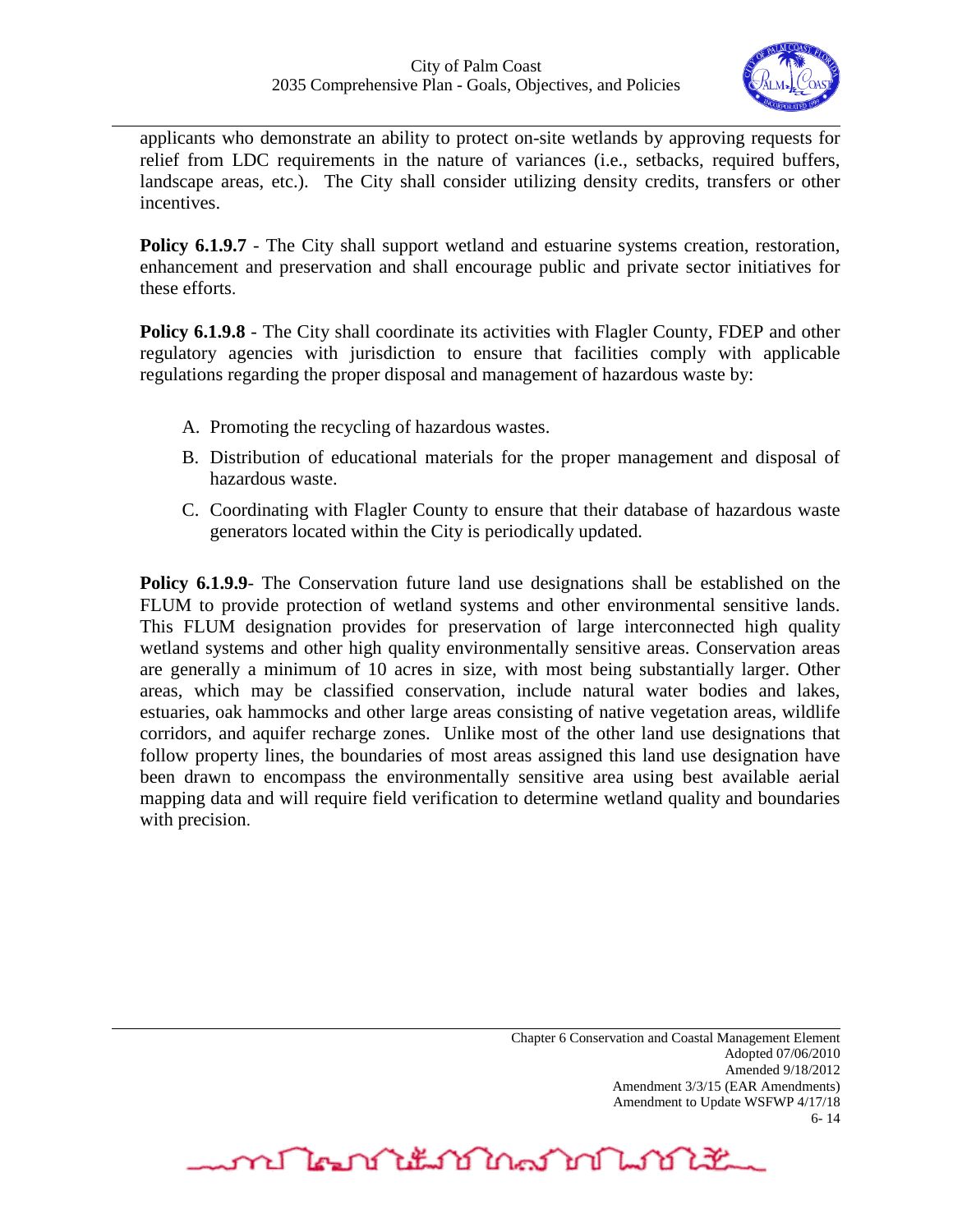

**FINDING**: *Although wetland communities currently have several layers of regulatory protection, there is little protection for upland communities and specimen trees. Many of the upland communities in the City have the potential to support protected plant and animal species that are found only in Florida, act as noise barriers, and provide resources for recreation and research. A "hammock", which is a hardwood forest, is a unique natural community located within the City. Hammock areas are threatened with land clearing and encroachment from development. Protection of this plant community would preserve not only the unique variety of trees and plants, but also animals that utilize this habitat. Preservation of tree canopy is vital to controlling global warming, clean air, noise abatement and maintaining community character.*

*Emphasis must be placed on preserving native vegetation on all appropriate sites. Preserving the native species promotes water and wildlife conservation, wildlife utilization and does not require fertilizers and herbicides. Existing invasive species threaten the City's valuable natural resources and should be eradicated whenever possible because they choke and crowd out desirable native species.*

#### **Objective 6.1.10 - Preservation of Native Vegetative Communities**

Promote and encourage preservation and long-term maintenance of native vegetative communities, wildlife habitat, and environmentally sensitive lands.

**Policy 6.1.10.1** – Where appropriate and feasible, the City shall acquire lands for the public and pursue grant opportunities. The City shall also provide for the protection of additional environmentally sensitive areas and protect the natural resources of the City by attempting to obtain said areas as preserves and passive open space in order to expand the opportunities for conservation and increase public appreciation of natural habitats and maintenance of vegetative communities.

**Policy 6.1.10.2** - The City shall continue to require and encourage landowners and developers to protect or preserve listed species and native plant communities through innovative site planning techniques to preserve unique natural resource site features. The methods to be considered by the City shall include, but not be limited to, establishing conservation areas, parks, greenways and open space, and providing for enhanced enforcement of the LDC.

**Policy 6.1.10.3** - The City shall identify rare upland communities located within the City and amend the LDC, as appropriate, with consideration being given to imposing standards for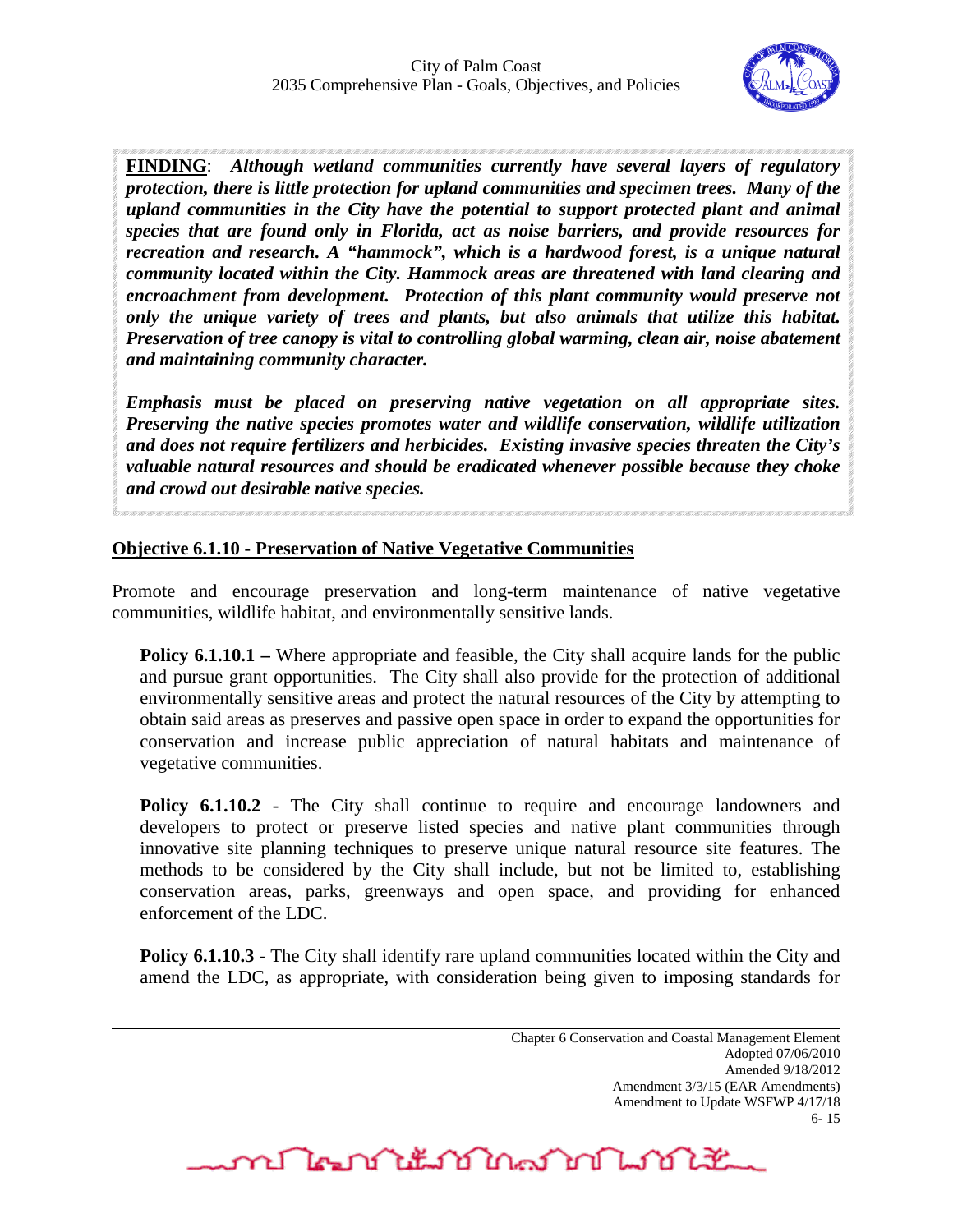

buffering, setbacks requirements and restrictions on land use intensities and densities to ensure protection of ecological communities.

Policy **6.1.10.4** - The City shall protect and maintain the unique environmental features, including native vegetative communities, in designated passive City parks.

**Policy 6.1.10.5** - The City shall cooperate with neighboring governments in order to conserve, and to appropriately use and protect wetlands and other sensitive vegetative communities that exist within more than one jurisdiction.

**Policy 6.1.10.6** - The City shall protect its environmentally sensitive areas that include, but are not limited to, large interconnected wetland systems, by utilizing the Conservation land use designation. The Conservation land use designation, as well as the Preservation Zoning classification, shall be utilized by the City, as appropriate, for the purpose of protecting high quality wetlands, lakes, designated hammock areas and other environmentally sensitive areas.

**Policy 6.1.10.7** - The City shall pursue annexation of environmentally sensitive lands such as Graham Swamp to ensure additional protection of environmental ecosystems.

**Policy 6.1.10.8** – The City shall consider amending the LDC to include regulations that preserve and protect natural habitat and ecological communities. The following standards shall, at a minimum, be considered for incorporation into the LDC:

- A. Where feasible, preservation of existing native vegetation prior to land clearing for new development.
- B. Where feasible, requiring native groundcover vegetation within required tree buffer zones, either preserved or planted.
- C. Requiring the removal of all plants defined as "Category I" pest plants by the Florida Exotic Pest Plant Council (EPPC) or other State and local requirements from sites seeking City development permits.
- D. Encouraging native xeric plantings where new landscaping is required to reduce the need for irrigation.

**Policy 6.1.10.9** - The City shall consider the presence of environmentally sensitive lands in formulating all actions relating to development**.**

**Policy 6.1.10.10 -** To address the impacts of the Grand Haven North FLUM amendment on the area's environmental resources, a minimum of sixteen (16) acres of similarly situated, adjacent land shall be designated "Conservation" on the Future Land Use Map.

**MALAN LANDAN LANDER**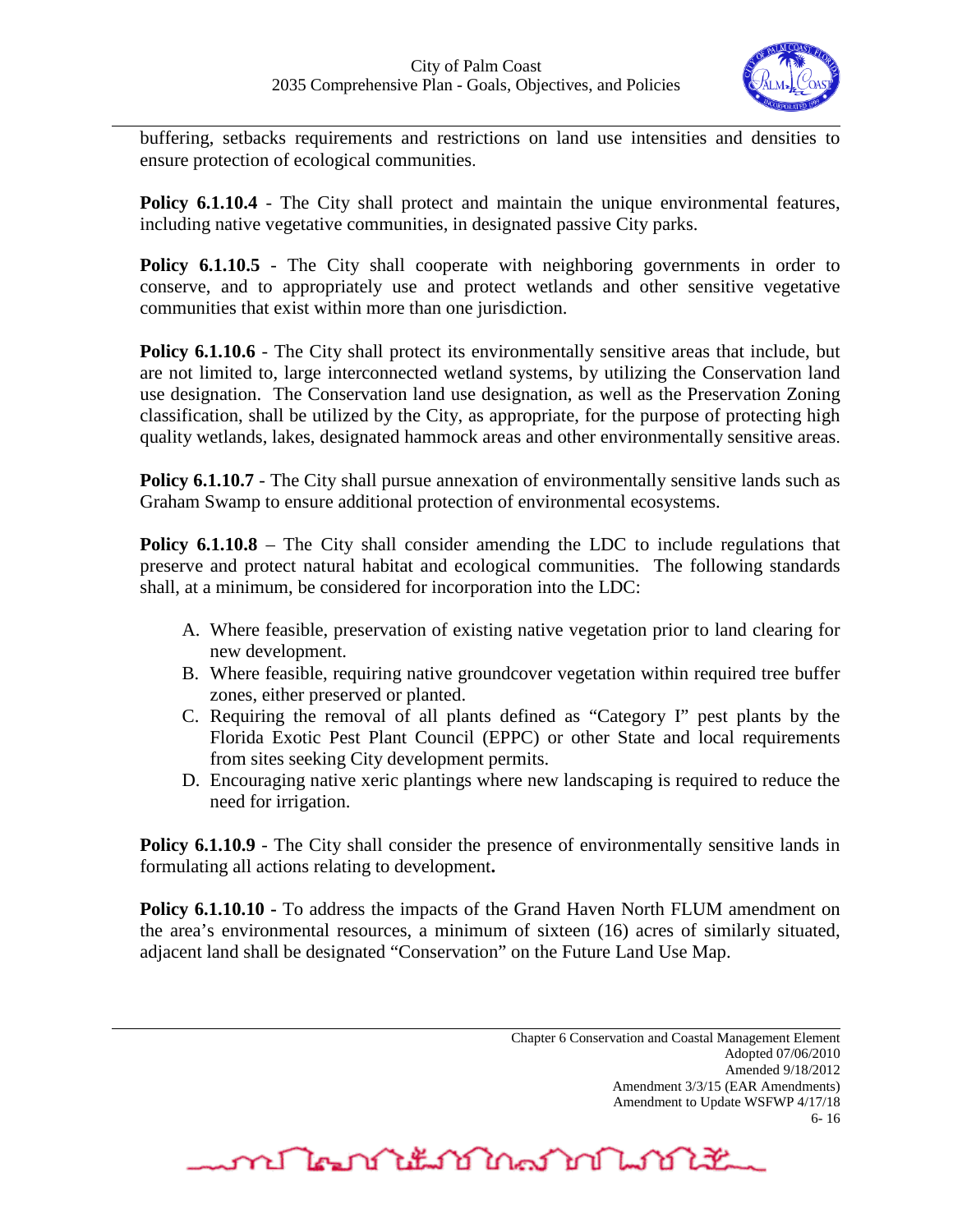

## **Objective 6.1.11 - Tree Mitigation and Protection**

Maintain or increase tree canopy coverage, where feasible.

**Policy 6.1.11.1** – The City will continue to enforce landscape land development regulations and mitigation regulations pertaining to tree loss to maintain canopy tree species. The LDC has been amended to address, at a minimum, the following:

- A. The list of acceptable mitigation tree species shall consist of predominately native tree species.
- B. Site plan requirements that depict the location, scientific name, common name, and size of all trees as specified in LDC requirements.
- C. Mitigation requirements and standards.
- D. Establish criteria for determining specimen/historic size trees and develop specific criteria for protection or mitigation.

**Policy 6.1.11.2** – The City shall seek funding for reforestation and encourage landowners and developers to regenerate the tree canopy by reforesting the areas impacted by the 1998 wildfires and any future uncontrolled wildfire events that may occur.

**Policy 6.1.11.3** - The City shall maintain annual records on tree removals and planting in the City and enforce the Tree Protection Ordinance.

**FINDING**: *Floodplain areas exist in the City, as depicted on Map 6.2, due to the relatively flat topographic relief of the land surface with only slight elevations of land above sea level. Floodplain areas, when left undisturbed, protect uplands from erosion and flooding caused by overflowing waterways and serve as storage areas for increased stormwater runoff from the upland areas. Removal of portions of land from use as a floodplain area may have the potential to shift flood waters to another area, thus causing more flooding or new flood problems elsewhere. Additionally, as elevations are required to be higher due to construction within floodplain areas, more fill may be required for construction projects, which in turn can result in a loss of existing tree canopy and groundcover due to filling activities.* 

*Floodplains also perform certain valuable ecological functions. Floodplains provide the most productive habitat for a variety of wildlife and plant species and also provide valuable wildlife corridors. The Federal Emergency Management Agency (FEMA) currently is* 

<u>me Man Alta Man An Martin Alta State and Martin Alta State and a Martin Alta State and a Martin Alta State and</u>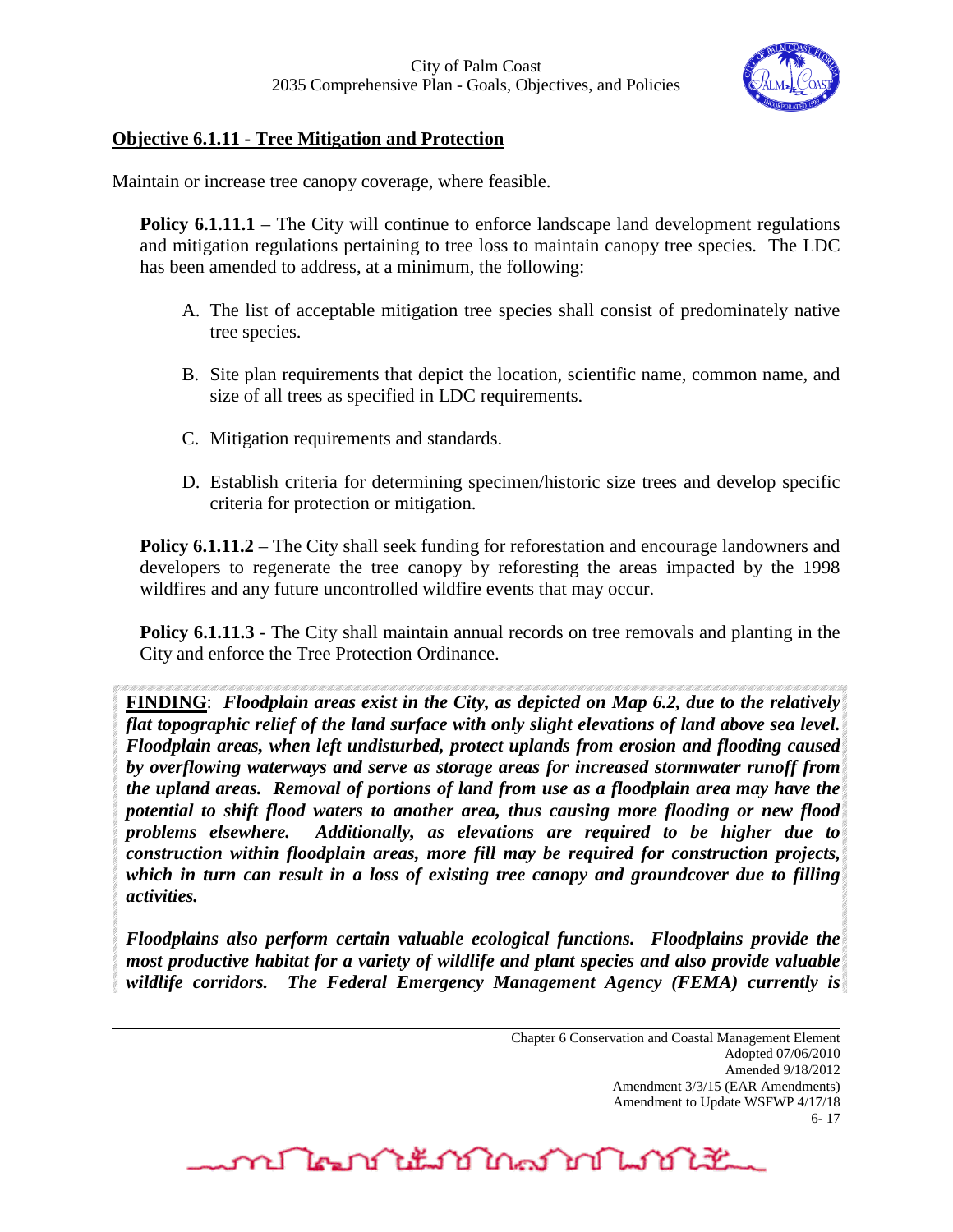

*reviewing changes to updated Flood Insurance Rate Maps for the City, which should provide additional information about these critical resources. The hydrological and ecological benefits to be gained by proper management and protection of floodplain areas may need to be addressed in more detail in the land development regulations.*

# **Objective 6.1.12 - Floodplain Protection**

Maintain the hydrological and ecological function of floodplain areas by reducing loss of flood storage capacity and protecting the functional value of wetlands.

**Policy 6.1.12.1** - The City shall enforce land development regulations and amend the LDC, as necessary, to specify limitations on the encroachment, setbacks, buffer zones, alteration and incompatible land uses in design storm event floodplains. At a minimum, the City shall include the following criteria as the basis for the protection of 100-year floodplains:

- A. Minimization of flood damage and related losses by prohibiting new development within 100-year floodplains unless the structures use elevated lowest first floors or flood proofing, and provide compensating storage.
- B. Protection of appropriate floodplain areas by land acquisition or conservation easements.
- C. Minimum standards for drainage from developments within 100-year floodplains to reduce impacts on adjoining properties or degradation of the quality of the receiving surface water bodies.

**Policy 6.1.12.2** - The City shall continue to participate in the FEMA Community Rating Systems (CRS) program, which involves meeting higher than minimum National Flood Insurance Program (NFIP).

**Policy 6.1.12.3** – The City's LDC shall be reviewed annually to ensure that it is consistent with the latest available regulations promulgated by the FEMA to reduce property damage and loss of life due to flooding.

**Policy 6.1.12.4** – The City shall protect the natural functions of the 100-year floodplain so that the flood carrying and flood storage capacity are maintained by implementing and enforcing floodplain regulations and reviewing development proposals for the presence of impacts on floodplains.

**FINDING**: *Thirty-two plant species and twenty-two animal species protected by Federal and State wildlife agencies have the potential to occur within the City. A number of factors may cause the need for a species to be listed as threatened or endangered. However, the principal factors are associated with human impacts and species habitat destruction. Examples of* 

**MALAN LANDAN LANDER**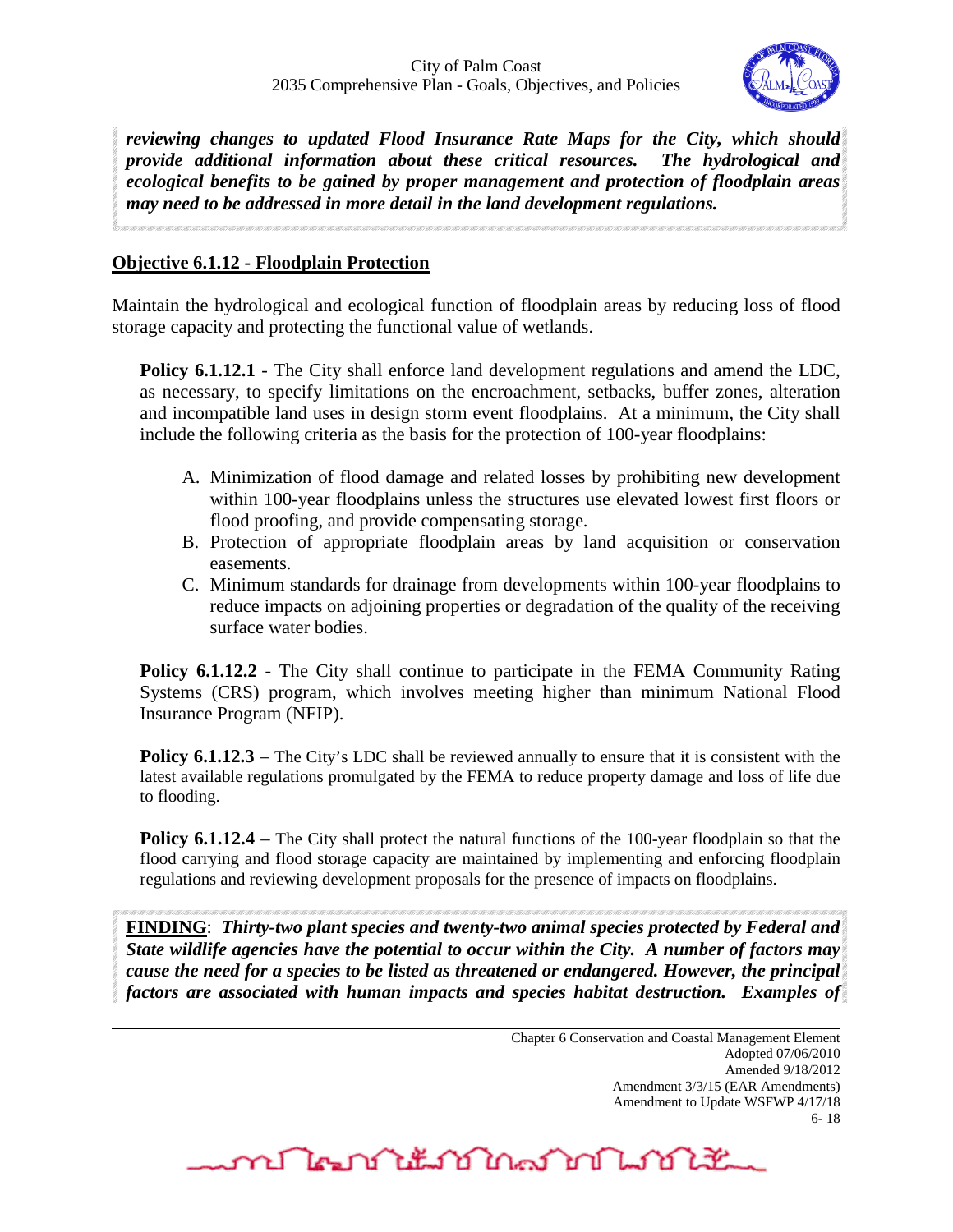

*State-listed species of special interest to the City include the West Indian manatee, gopher tortoise, eastern indigo snake, Sherman's fox squirrel, red-cockaded woodpecker, Florida black bear, Florida scrub jay, hooded pitcher plant, and yellow butterwort.*

*Expanding levels of protection for unique upland habitats, wetlands, wetlands systems and other natural resources will provide the variety of habitats needed by the plants and animals that use these areas. Further implementation of greenways and corridors will assist in providing long-term survival of wildlife within the City. Corridors that connect major habitats such as the ICW and Long Creek to hammocks and pine flatwoods, allows wildlife to move about without interference from development. Water quality management, restriction of land uses, acquisition of environmentally sensitive lands, the establishment of wildlife corridors and greenways as well as other sound land use planning and growth management activities contribute to the long-term sustainability of the City's wildlife community.*

# **Objective 6.1.13 - Wildlife and Habitat Protection**

Protect Endangered and Threatened Species, Species of Special Concern, living marine resources and their associated habitats.

**Policy 6.1.13.1** – The City shall protect endangered and threatened species through the regulatory authority of FDEP, Florida Fish and Wildlife Conservation Commission (FFWCC), and U.S. Fish and Wildlife Service (USFWS), as mandated by the Federal Endangered Species Act of 1973 and the Florida Endangered and Threatened Species Act of 1977 and other applicable laws, rules and regulations. Based on potential legislative changes, the City shall amend the LDC, as appropriate, to implement this Policy.

**Policy 6.1.13.2** - The City shall use appropriate means to protect listed species and prevent further reductions in the population sizes and habitat through land acquisition, LDC enforcement, environmental review processes for Development of Regional Impact (DRI), the use of the Master Planned Development (MPD) processes, land development application review processes, the updating of the LDC as needed, and collaboration and cooperation with agencies with jurisdiction over listed species and/or their habitat.

**Policy 6.1.13.3** – Prior to development activities and during the site plan and subdivision review process, the City shall continue to require applications for development to include an environmental assessment (EA) report by a qualified environmental consultant identifying site environmental characteristics and the effects that the proposed development would have on the environment. When relevant and appropriate, the EA shall include:

> Chapter 6 Conservation and Coastal Management Element Adopted 07/06/2010 Amended 9/18/2012 Amendment 3/3/15 (EAR Amendments) Amendment to Update WSFWP 4/17/18 6- 19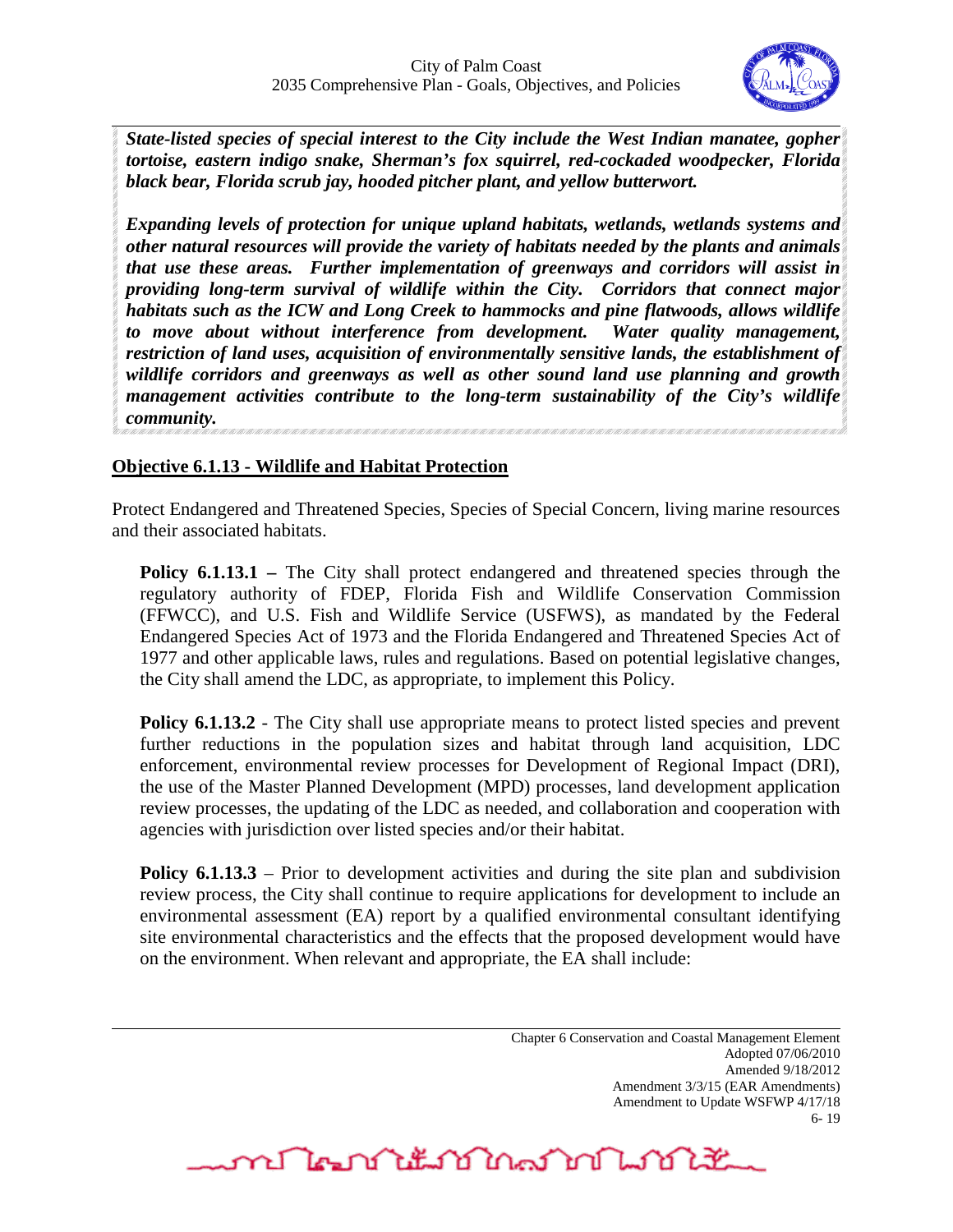

- A. Information and findings resulting from the permitting requirements for wetland protection, surface water management, air quality, land clearing, protection of sensitive land and critical habitat, and protection of endangered and threatened species as well as species of special concern.
- B. The listed species survey shall identify areas of favorable habitat and identify known listed species (plants and animals) that may be affected by the specific site development activities. When listed species have been identified, a copy of all appropriate permits for the listed species shall be submitted to the City prior to construction activities.
- C. Environmental conditions for the presence of any hazardous substances or petroleum products on a property under conditions that indicate an existing release, a past release into the ground, groundwater or surface water of the property.

**Policy 6.1.13.4** – The City shall require, within DRI and MPD developments, that the developer obtain, complete, and provide proof thereof to the City, if applicable, the necessary wildlife permits, including but not limited to, gopher tortoise, scrub jay, manatee, bald eagles (requires state management plan), and wood storks (as a listed species) from FFWCC, and USFWS and comply with all permit conditions prior to commencement of any construction activities.

**Policy 6.1.13.5** – The City shall take all reasonable steps to ensure that all developmentrelated activities do not result in the harming, pursuit or harassment of wildlife species classified as endangered, threatened or a species of special concern listed by the State or Federal government. The City shall require the developer or property owner to immediately notify the City, FFWCC, and USFWS, to the extent required by law, if such species are determined to be residing on, or are otherwise significantly dependent upon the project site.

**FINDING**: *Over thirty-seven (37) soil types are found within the City (Map CP 6.3). The majority of soils need some type of special planning, design, or maintenance to overcome or minimize the drainage limitations to accommodate development. The most common limitation is the presence of organics within the soils layers that lead to poor drainage, saturation, and irregular compaction. Changes to the landscape can have a detrimental affect on the soils present. Clearing of vegetation can lead to wind or water erosion of sandy soils. Minimizing environmental impacts from mineral, sand, and other extraction activities is necessary and the City will enforce the coquina rock protection ordinance, which will ensure the presence of this unique geologic resource. Shorelines are complex areas that can protect adjacent upland areas, protect waters from land-based activities, and provide habitat* 

mr Ne na titulan ng Marting Marting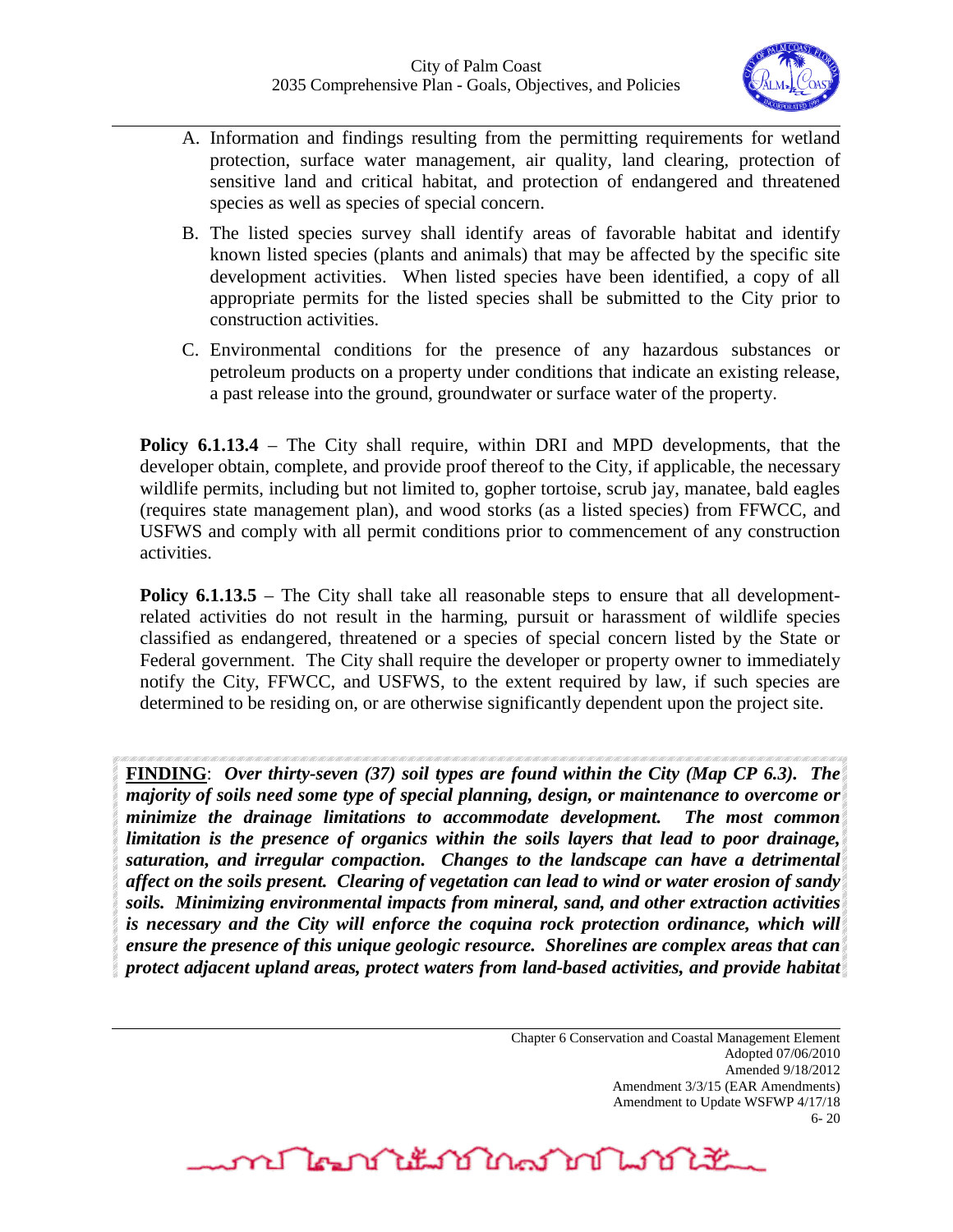

*for many different types of wildlife. Careful site planning and the utilization of shoreline stabilization methods will help minimize shoreline erosion and protect our water bodies.* 

# **Objective 6.1.14 - Mineral and Soil Resources**

Minimize the impacts of mineral and sand extraction activities while allowing appropriate utilization of mineral and soil resources; reduce the rate of soil erosion on natural systems and shorelines.

**Policy 6.1.14.1** – The City shall enforce land development regulations so that mining, including borrow pit extraction activities, will not adversely affect the quality of air, ground water, surface water, and wildlife.

**Policy 6.1.14.2** – The City shall continue to ensure that mineral, sand and other extraction activities shall be adequately buffered from adjacent existing and future land uses, and shall contain aesthetically pleasing landscape.

**Policy 6.1.14.3** – The City shall ensure that all necessary State and Federal permits, including, but not limited to, approved reclamation plans, have been obtained prior to any mineral, sand or other extraction activities.

**Policy 6.1.14.4** – The City shall enforce excavation site reclamation to resemble a natural system to the greatest extent feasible. At a minimum, reclamation standards shall continue to meet all applicable State and Federal requirements.

**Policy 6.1.14.5** – The City shall enforce LDC regulations to require developers to indicate on a site plan, areas of highly erodible soils, as defined by the U.S. Department of Agriculture Natural Resources Conservation Service or the Florida Department of Agriculture, and require appropriate measures, including, but not limited to, the use of adequate BMPs, to be implemented to ensure that soil erosion is avoided.

**Policy 6.1.14.6** – The City shall evaluate the impacts of shoreline construction on natural resources, and take all necessary and reasonable actions and amend the LDC, as applicable to protect the environment and the natural functions and appearance of shorelines.

**Policy 6.1.14.7** – The City shall evaluate the desirability of enacting building regulations that either mandate, in appropriate circumstances, non-structural shoreline construction and methods to limit shoreline erosion.

> Chapter 6 Conservation and Coastal Management Element Adopted 07/06/2010 Amended 9/18/2012 Amendment 3/3/15 (EAR Amendments) Amendment to Update WSFWP 4/17/18 6- 21

<u>mentation and month</u>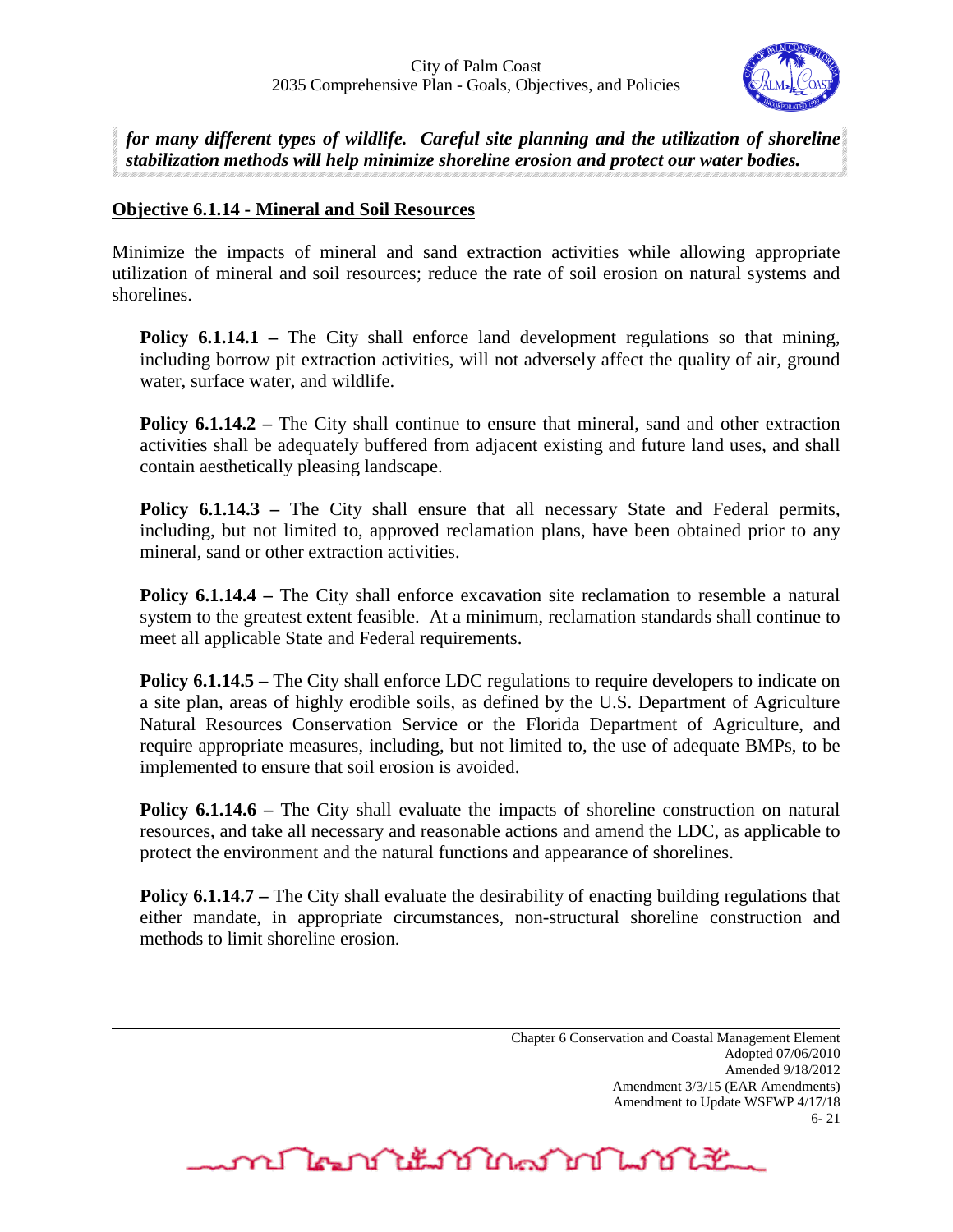

**Policy 6.1.14.8** – The City shall seek funding from State and federal agencies to remediate areas impacted by significant shoreline erosion.

**FINDING**: *Environmental education and public awareness are crucial to the success of the City's conservation and protection efforts. Understanding the City's conservation and coastal issues that include native plant communities, wetland protection, wildlife species, groundwater and surface water protection, and other environmental sensitive areas, will promote protection efforts.*

# **Objective 6.1.15 - Educational Outreach**

Provide information and educational activities for the public, developers and landowners to assist them in understanding the needs and issues related to the conservation and sustainable use of the City's natural resources.

**Policy 6.1.15.1** - The City shall increase efforts to educate City staff, the public, developers and landowners on relevant environmental issues including, but not limited to, the following: air quality, management and disposal of hazardous materials, water conservation, wellfield protection, energy conservation, native species, stormwater management, wetland protection, code changes, and new regulatory requirements.

**Policy 6.1.15.2 -** The City shall provide environmental education and distribute information by: establishing an environmental web page containing informational links within the City Website, public presentations, information boards, distribution of brochures, and specific environmental training for relevant City staff.

 **FINDING:** *With the passing of House Bill 697 and subsequent revisions to Chapter 613, F.S. comprehensive planning strategies shall promote natural resource sustainability through energy conservation and reduction of greenhouse gases. To effectively promote sustainability, it is critical to first commit to such initiatives which ultimately encourages public investment. In addition, public participation in such activities should be recognized for sustainable achievements and innovative practices. Through existing and future goals, the City of Palm Coast will continue to lead by example through City operations whereby reducing energy demands of public facilities and services.* 

#### **Objective 6.1.16 – Sustainability through government operations**

The City of Palm Coast will continue to lead by example and will both exemplify and promote environmentally sustainable practices and standards.

> Chapter 6 Conservation and Coastal Management Element Adopted 07/06/2010 Amended 9/18/2012 Amendment 3/3/15 (EAR Amendments) Amendment to Update WSFWP 4/17/18 6- 22

mr Negri it is in a market market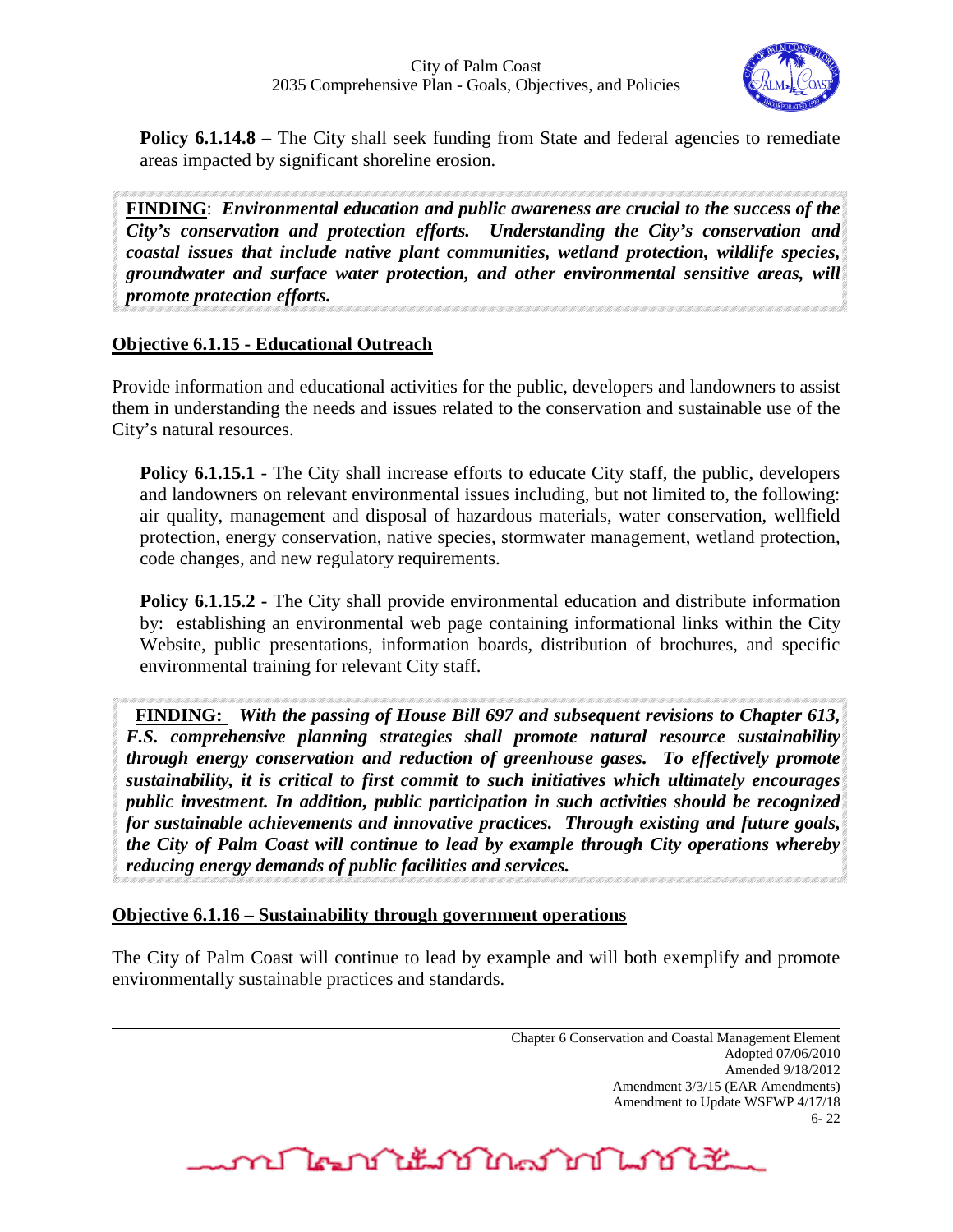

**Policy 6.1.16.1 -** Within two (2) years of adoption, the City will develop and implement an Environmental Management System (EMS) Plan that shall serve to inventory and monitor sustainable initiatives to effectively reduce energy demands of public facilities and services. The EMS shall include strategies and methodologies for reaching immediate and long-term goals through annual reporting.

**Policy 6.1.16.2** – To the extent practicable, the City shall implement green building standards for new City buildings and implement sustainable operations for existing facilities.

**Policy 6.1.16.3** - Within two (2) years of adoption, the City shall require energy efficiency in its operations and buildings, and will incorporate, to the extent practicable, non-traditional, sustainable energy options where feasible, so as to be a model for sustainability and to reduce carbon emissions.

**Policy 6.1.16.4** - The City shall continue to utilize environmentally beneficial landscape principles, incorporating low maintenance design and strategies, integrated pesticide management and will incorporate Florida and Neighborhoods elements to re-landscaped City properties as appropriate.

**Policy 6.1.16.5** - Within one (1) year of adoption, the City shall develop a recognition program for citizens, development and commercial community regarding sustainable initiatives.

mr Negri it is in marin 1990 it is 1992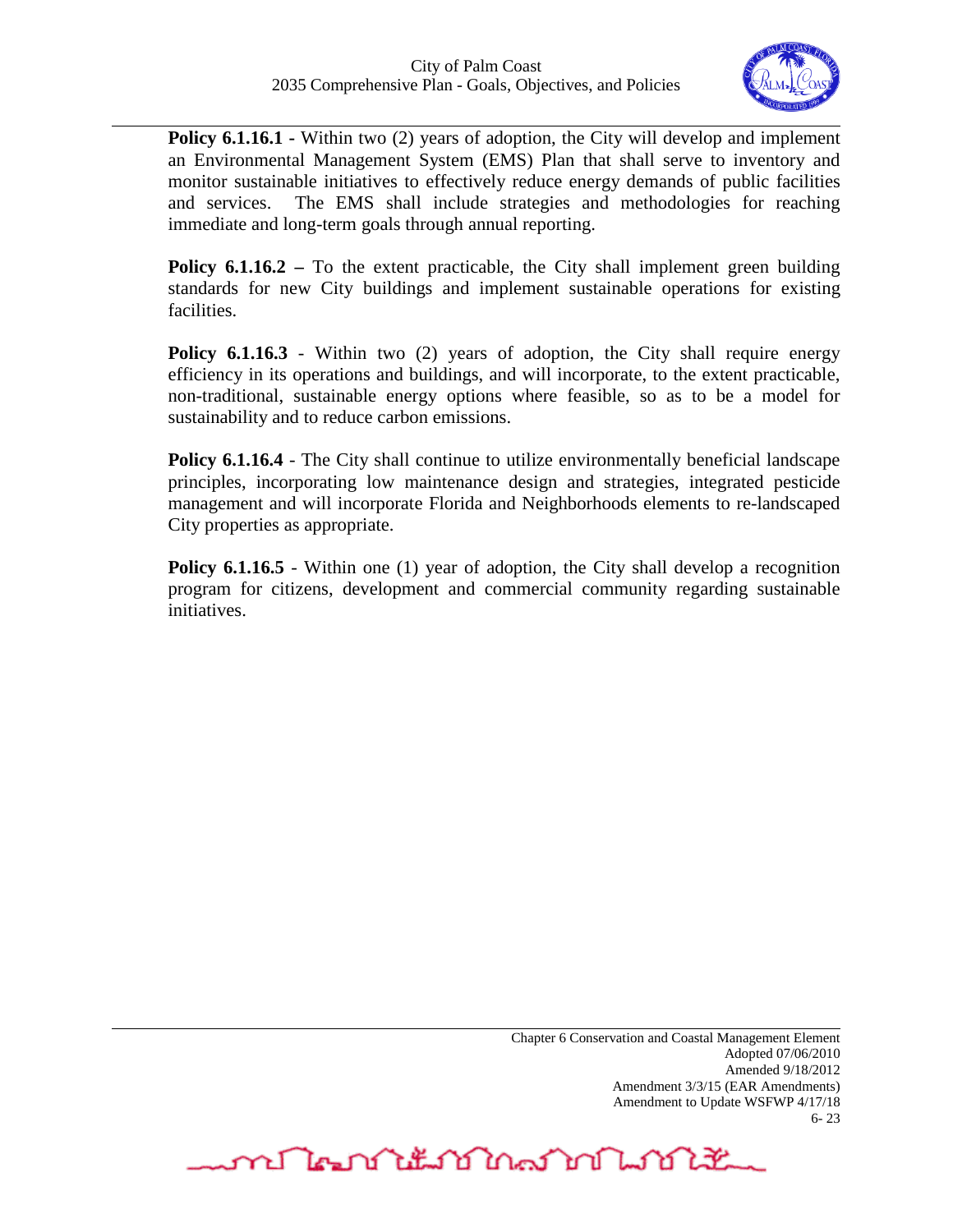

# **GOAL 6.2: NATURAL DISASTER MANAGEMENT**

**Establish growth management strategies that will allow growth to continue within the City and coastal zone area which does not damage or destroy the function of coastal resources, protects human life, and minimizes property loss to destruction by natural disasters.** 

**FINDING**: *The City is susceptible to a variety of natural hazards such as flooding and high winds associated with hurricanes and tropical storms, thunderstorms, lightning, tornadoes, and forest fires. The actual physical and geographical features that provide the high quality of life for residents and visitors contribute to these hazards. Chapter 9J-5, F.A.C. defines the Hurricane Vulnerable Zone as the area subject to evacuation in a Category 3 hurricane event and defines the Coastal High Hazard Area as the evacuation for a Category 1 hurricane, Map CP 6.4 illustrates the Coastal High Hazard Hurricane Vulnerability Zone, evacuation routes, and shelter locations.*

*The most recent storm to directly strike the Northeast Florida Coast in the last 100 years was Hurricane Dora. There is no data regarding areas that have historically experienced destructive or severe damage in the City. However, the City must cooperatively work with and encourage Flagler County to identify and undertake mitigation activities that will avoid or reduce future loss of property or damage.* 

# **Objective 6.2.1 - Reduce Exposure to Hurricanes**

Building and development activities shall be carried out in a manner that addresses the danger to life and property from hurricanes.

**Policy 6.2.1.1** - The City shall continue to enforce, at a minimum, the Florida Building Code to limit the potential damage of structures from hurricanes and high winds. Enforcement of the Florida Building Code shall include, but not limited to, wind-resistance commensurate with the risk of coastal environment and building elevations requirements that conform with applicable Federal laws, and related City regulations.

**Policy 6.2.1.2** - The city shall continue to require construction standards within the "City of Palm Coast Wind-Borne Debris Region" which is generally located south of Palm Coast Parkway and east of Colbert Lane. The City shall ensure that design standards, for any building permit permitted after March 2012, shall be engineered for a minimum of 130 mph wind.

**MALAN LANDAN LANDER**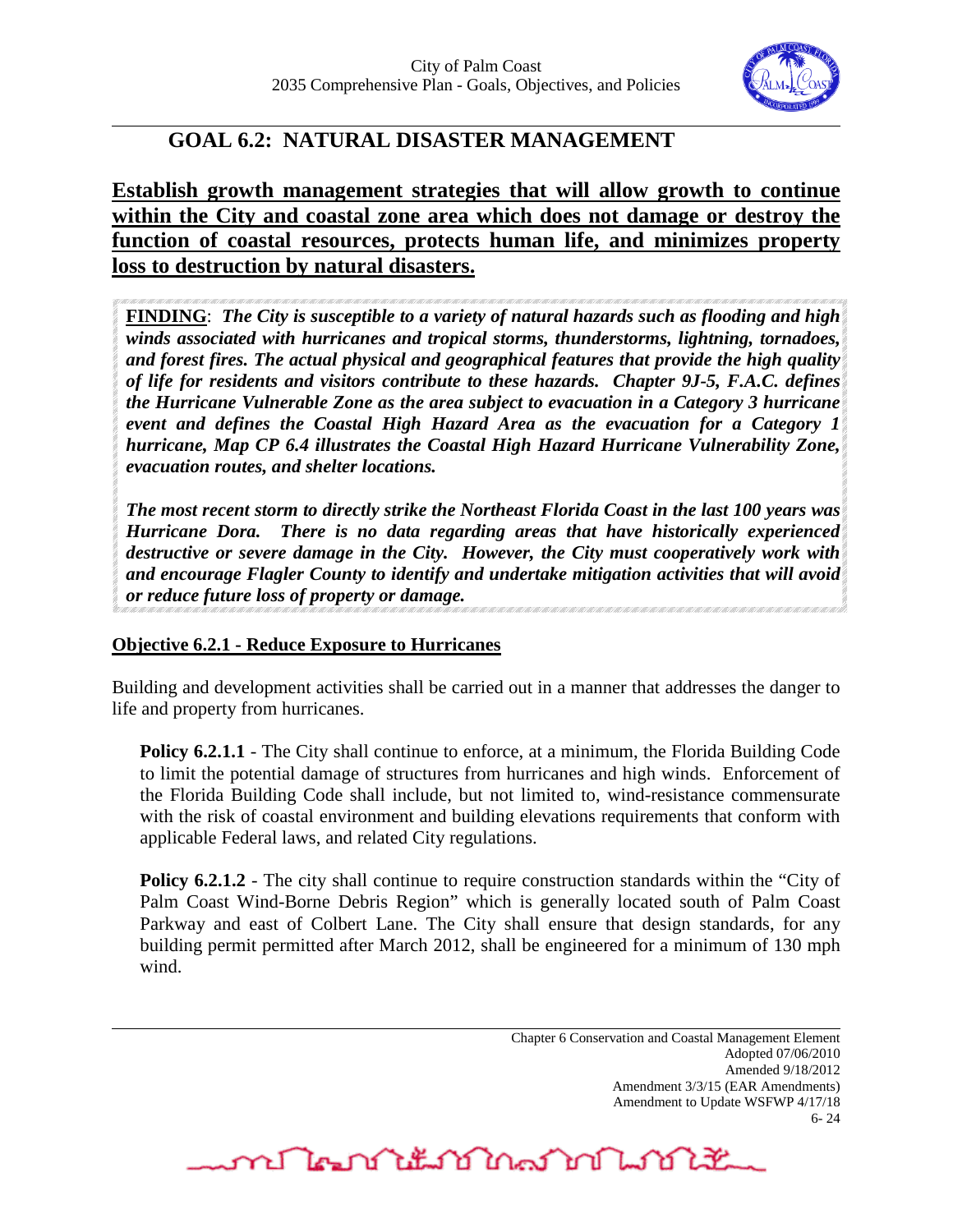

**Policy 6.2.1.3** - The City shall continue to participate in the FEMA Community Rating Systems (CRS) program, which involves meeting higher than minimum FEMA standards.

**Policy 6.2.1.4** – The City shall enforce LDC specific to floodplain protection to address general hazard mitigation and to reduce exposure of human life and property to natural hazards.

# **Objective 6.2.2 - Coastal High Hazard Area**

Direct population concentrations away from known or predicted Coastal High Hazard Area. .

**Policy 6.2.2.1** - The City shall identify the Coastal High Hazard Area as the area below the elevation of the Category 1 storm surge line as established by a Sea, Lake and Overland Surges from Hurricane (SLOSH) computerized storm surge model prepared by the Northeast Florida Regional Council for the 2013 Regional Evacuation Study-Northeast Florida Region.

**Policy 6.2.2.2 -** The City shall continue enforcement of LDC regulations to limit and/or prohibit the reconstruction of certain non-conforming structures or non-conforming portions of structures in the event that they are destroyed to an extent more than fifty percent of their replacement value at the time of destruction.

**Policy 6.2.2.3** - The City shall consider measures including, but not limited to, the acquisition of property within coastal land and land within the Coastal High Hazard Area.

**Policy 6.2.2.4** – The City shall encourage the relocation of threatened and/or damaged structures and infrastructure landward of the coastal high hazard area.

**Policy 6.2.2.5** – The LDC shall continue to enforce flood damage protection regulations within V Zones located within the Coastal High Hazard Area. Regulations will continue to meet or exceed the Federal Emergency Management Agency (FEMA**)** requirements.

#### **Objective 6.2.3 - Disaster Mitigation**

In coordination with the Flagler County Department of Emergency Services (FCDES), NEFRC, and other relevant State and Federal agencies, develop a pre-hazard and post-disaster mitigation plan and provide immediate response to post-disaster situations via the timely response of a damage assessment.

**Policy 6.2.3.1** – Prior to June 1<sup>st</sup> of each year, the "City of Palm Coast Emergency Plan" shall be reviewed annually and updated as necessary to ensure maximum coordination and

<u>mentation and the state of the state of the state of the state of the state of the state of the state of the s</u>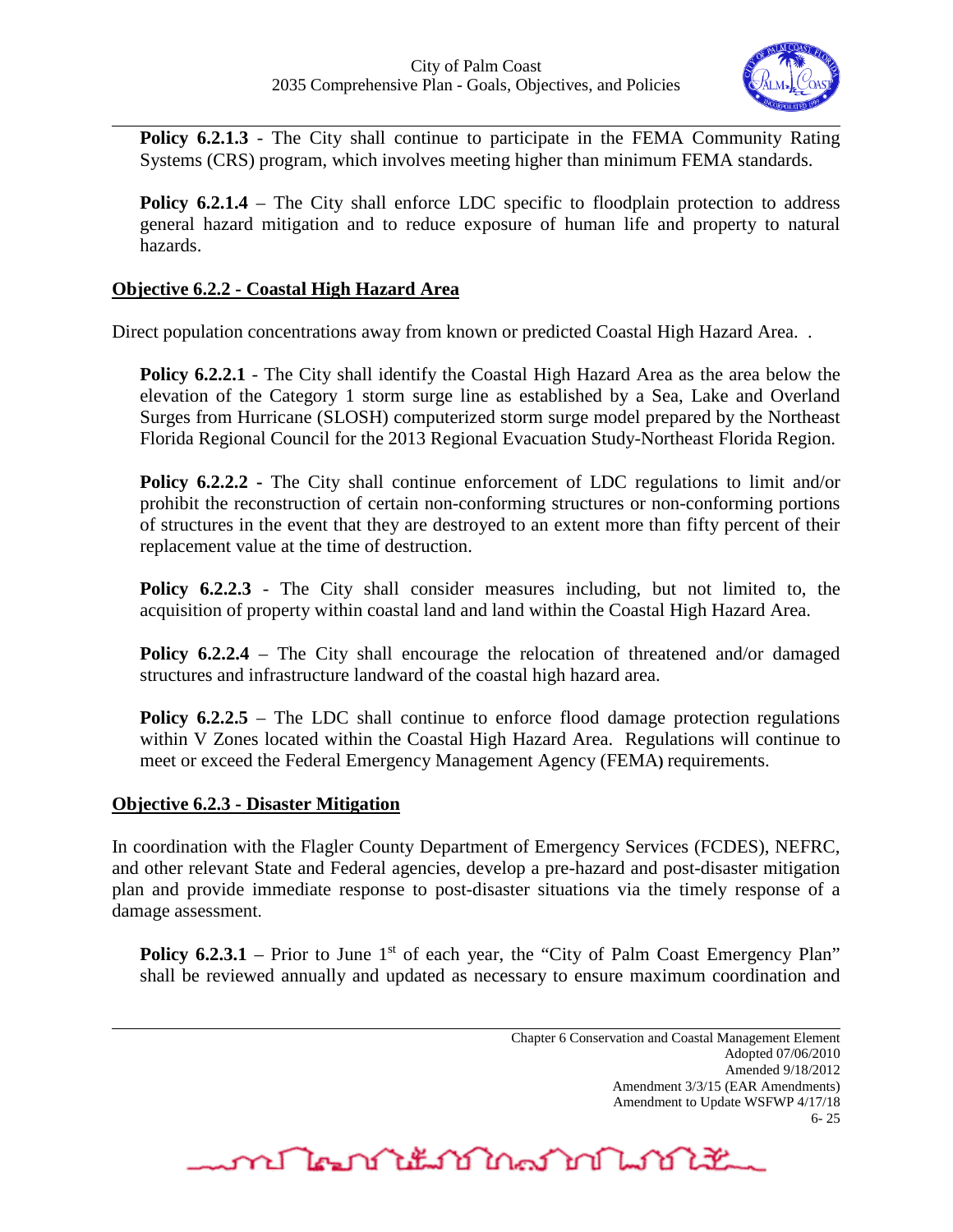

communication with FCDES and affected County and City departments to coordinate prehazard preparation and expedite post-disaster recovery.

**Policy 6.2.3.2** – The City shall ensure that, following a major disaster, the City evaluates the Damage Assessment Team and Damage Survey Team reports, as required by the Peacetime Emergency Plan, and the City shall develop a specific post-disaster redevelopment plan in coordination with the FCDES and relevant County and City departments. The purpose of the City's post-disaster redevelopment plan will, at a minimum, be to:

- A. Repair damaged infrastructure needed to protect health and safety.
- B. Coordinate long-term recovery operations to City infrastructure and public structures.
- C. Include funding and staffing estimates and set priorities for post-disaster activities.

**FINDING***: A hurricane evacuation for the City is typically ordered well in advance of hurricane landfall, thus providing citizens with adequate time to safely evacuate from a threatening storm. However, the scheduling of future roadway improvements and additional access must address volume and capacity as related to hurricane and other disasters to help ensure a safe and timely evacuation.* 

*Chapter 252, Florida Statutes, authorizes the FCDES to provide coordination of resources to local governments and decision-making during disasters. FCDES also helps coordinate emergency preparedness programs for the citizens of Flagler County, County agencies, and support organizations.*

*There are a number of locations in the County that are available for use as shelters during a hurricane event. As the population grows, the need for more shelters increases. The majority of evacuees will seek appropriate shelters successfully through a variety of means. However, special needs groups such as the elderly and patients of medical facilities will require special attention during evacuations. FCDES is tasked with maintaining an adequate inventory of hurricane shelters for current and future residents and evacuation planning. The City recognizes the critical importance of intergovernmental coordination with the County and neighboring coastal communities.*

*Currently, the Statewide Evacuation Study is being updated by the Northeast Florida Regional Council and is not yet complete. Once the study is complete, the City will update the Comprehensive Plan to ensure consistency with the Statewide Evacuation Study.*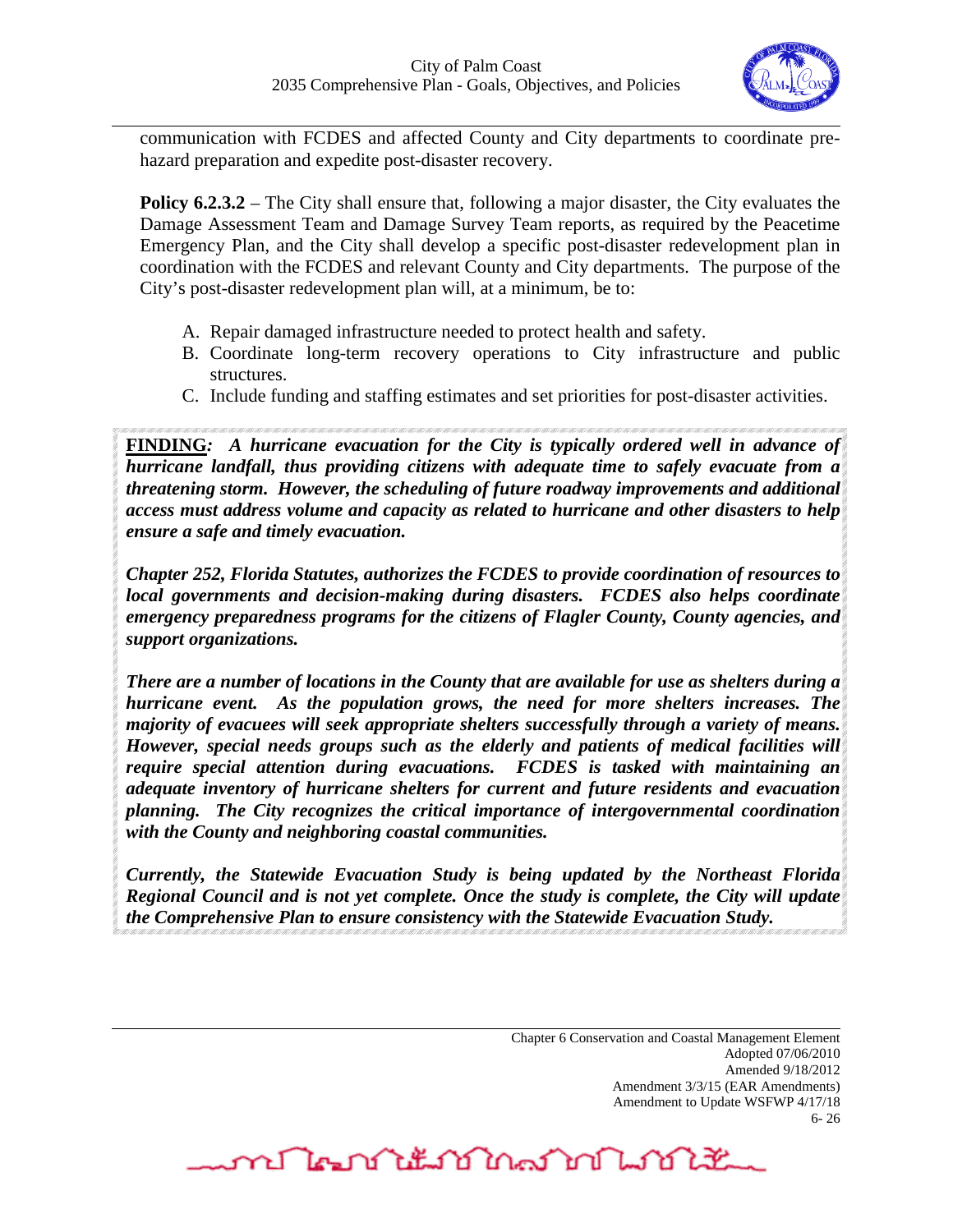

#### **Objective 6.2.4 - Evacuation**

Coordinate with FCDES, NEFRC, FDOT, or other agencies to reduce or maintain hurricane evacuation time.

**Policy 6.2.4.1** – Evacuation time for hurricane categories shall be consistent with the following times as provided in the 2013 Regional Evacuation Study-Northeast Florida Region:

| TVTV CIVALANCO TIMOS TVI DASO SOCIALISS |            |            |            |            |            |
|-----------------------------------------|------------|------------|------------|------------|------------|
|                                         | Evacuation | Evacuation | Evacuation | Evacuation | Evacuation |
|                                         | Level A    | Level B    | Level C    | Level D    | Level E    |
| Clearance Time                          | 12.5       | 12.5       | 12.5       | 12.5       | 12.5       |
| to Shelter                              |            |            |            |            |            |
| In County                               | 15.0       | 18.5       | 20.5       | 21.0       | 27.0       |
| Clearance Time                          |            |            |            |            |            |
| Out of County                           | 15.5       | 19.0       | 20.5       | 21.5       | 27.0       |
| Clearance Time                          |            |            |            |            |            |

#### **2020 Clearance Times for Base Scenarios**

**Policy 6.2.4.2** - The City shall coordinate with FCDES, NEFRC, and other agencies to improve emergency planning with emphasis on maintaining or reducing evacuation times for the City.

**Policy 6.2.4.3** - The City shall coordinate with FCDES, NEFRC, and other agencies to update and employ the hazard mitigation annex of the Peacetime Emergency Plan annually, the purpose of which includes, at a minimum, the following.

- A. Showing evacuation routes, hurricane hazards, shelters, safety procedures, and other pertinent information for its citizens.
- B. Assigning responsibilities and establishing procedures for governmental agencies, volunteer agencies, and individuals, in preparing for and executing evacuation of designated areas of the City.
- C. Providing maximum warning time possible to residents of those areas that are deemed to be in danger.

**Policy 6.2.4.4** – The City shall, if a determination is made that deficiencies in hurricane evacuation times or facilities exist, coordinate with FCDES, NEFRC, and other agencies to analyze, plan for, and address all noted deficiencies.

word The Dan Lillian Dan Lillian Dan Lillian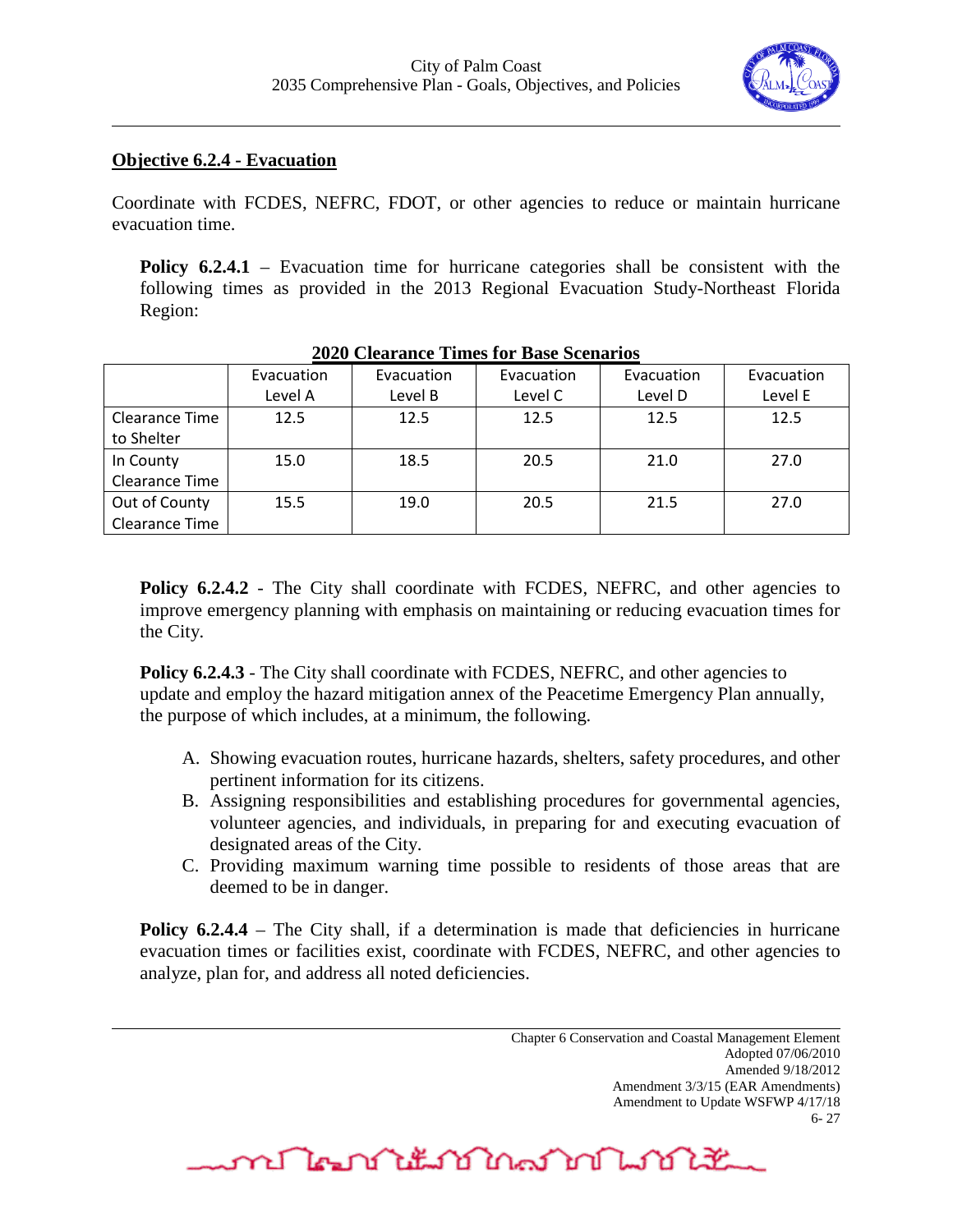

**Policy 6.2.4.5** – The City shall coordinate with FCDES, FDOT, NEFRC, and/or other relevant State or federal agencies to identify street and other improvements to the hurricane evacuation street network based upon the number of people who cannot be evacuated within an optimum evacuation time limit.

**Policy 6.2.4.6** – The City shall update the Comprehensive Plan to ensure consistency with the Statewide Evacuation Study.

## **Objective 6.2.5 - Provision of Shelter Space**

Provide adequate and safe hurricane shelter space for special needs population and other persons in the hurricane vulnerability zone.

**Policy 6.2.5.1 -** The City shall coordinate with FCDES and other relevant local governments, organizations to ensure that hurricane evacuation shelters meet or exceed regulatory standards, and that facilities are provided to meet needs of elderly and disabled persons.

**Policy 6.2.5.2** - The City shall coordinate with the FCDES, NEFRC, and/or other relevant local governments to prepare and update an inventory for special needs population and ensure that adequate shelters are available to accommodate their needs and to establish a program to assist the special needs population in evacuation and sheltering**.** 

**Policy 6.2.5.3** – The City will encourage existing recreational, mobile or manufactured housing communities to provide emergency shelter for their residents.

**Policy 6.2.5.4** – The City shall develop a hazard mitigation strategy in the LDC which prohibits the development of new recreational, mobile or manufactured housing and the expansion of existing recreational, mobile or manufactured housing unless the developer/owner has provided emergency sheltering sufficient to house a minimum of 50% of the residents of that development.

**Policy 6.2.5.5** – The City shall support the Flagler County School Board in their efforts to utilize enhanced hurricane shelter protection standards for all reconstruction and new developments in accordance to Florida Law.

**FINDING:** *As people move into formerly wooded areas, the risk increases that a high intensity, wildfire could damage or destroy homes. Cypress Knoll and Grand Haven subdivisions are two of 596 communities nationwide to be designated a "Firewise" community. Continued and improved Firewise planning reduces the risks to homes by* 

<u>mflornitum in 1917</u>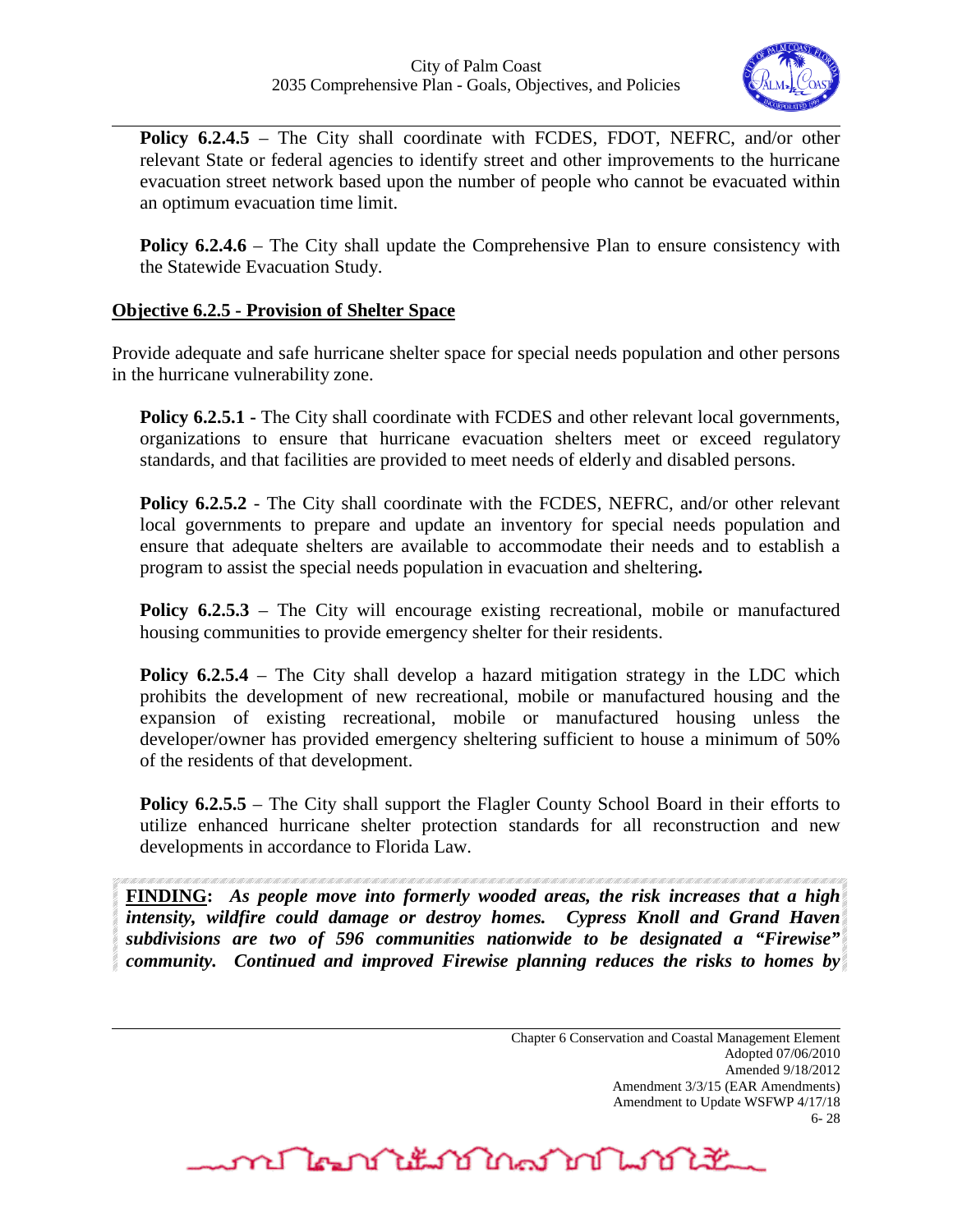

*wildfires through the use of various architectural, site planning, and landscaping and materials decisions.*

## **Objective 6.2.6 - Firewise Planning**

Protect life, property, and the economy by eliminating or minimizing the present and future vulnerability to wildfire hazards.

**Policy 6.2.6.1** - The City shall carefully consider all land uses in areas at risk from wildfire and restrict or prohibit certain land uses as necessary to assure public health, safety, and welfare and the protection of property. Land uses and specific development plans for which adequate wildfire mitigation cannot be provided, or that would preclude or severely limit the use of wildfire mitigation or natural resource management options such as prescribed fire, shall not be authorized in severe wildfire hazard areas.

**Policy 6.2.6.2** - The City shall continue to identify areas with high wildfire risk and enforce LDC regulations implementing mitigation strategies.

- A. Require that developers provide for a minimum of two emergency ingress/egress access ways,
- B. Require streets, roads, driveways, bridges, culverts, and cul-de-sacs shall be designed to assure access by fire fighting equipment, providing for weight class, cornering, turn around and overhead clearance, and
- C. Provide a defensible space on land between the wild land urban interface areas and adjacent development.

**Policy 6.2.6.3** – All new developments in wildfire hazard areas shall complete and implement a wildfire mitigation plan specific to that development, subject to review and approval by the City, which shall be incorporated as part of the development plan approved for that development. The mitigation plan shall include:

- A. Project and parcel design features, such as defensible project perimeters, interior project fuel breaks, individual site defensible space, landscaping guidelines and plant material suggestions, and the placement of structures.
- B. Provisions for periodic inspections by the City to verify construction, implementation, and maintenance of the wildfire mitigation features in accordance with the plan. The inspection period may range from once a year to once every three years depending on site conditions.

mr Man Mit 10 Mart 10 Martin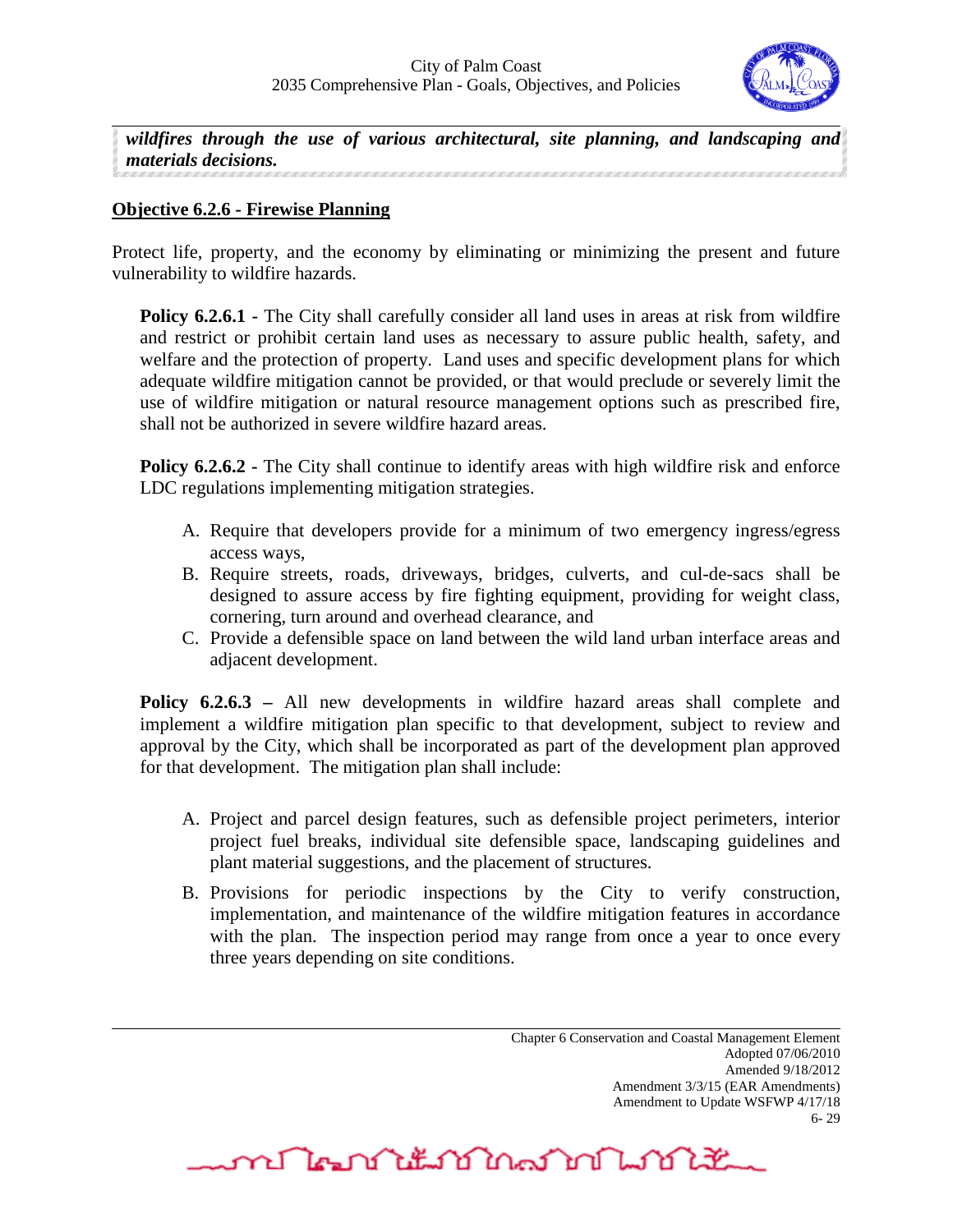

- C. Implementation of the wildfire mitigation plan for the entire life cycle of all developments requiring plans.
- D. Water storage facilities, accessible by standard fire-fighting equipment, shall be provided, dedicated, or identified for fighting wildfires. Where public supply is available, fire hydrants of sufficient pressure shall be required.

**Policy 6.2.6.4** The City shall coordinate with the Florida Division of Forestry to manage the wild land urban interface areas within the City and in surrounding areas and wildfire management practices shall include, but not be limited to, controlled burns, mechanical mowing of vegetation, herbicide treatment, or other means deemed appropriate. The City shall amend the LDC, if necessary, to implement this Policy.

**Policy 6.2.6.5** The City shall promote the expansion of the Firewise Communities Program into other high-risk subdivisions and areas of the City and implement and enhance educational programs promoting Firewise principles.

**Policy 6.2.6.6** - The City shall seek funding from public and private agencies to assist in the development and enhancement of wildfire mitigation programs and practices.

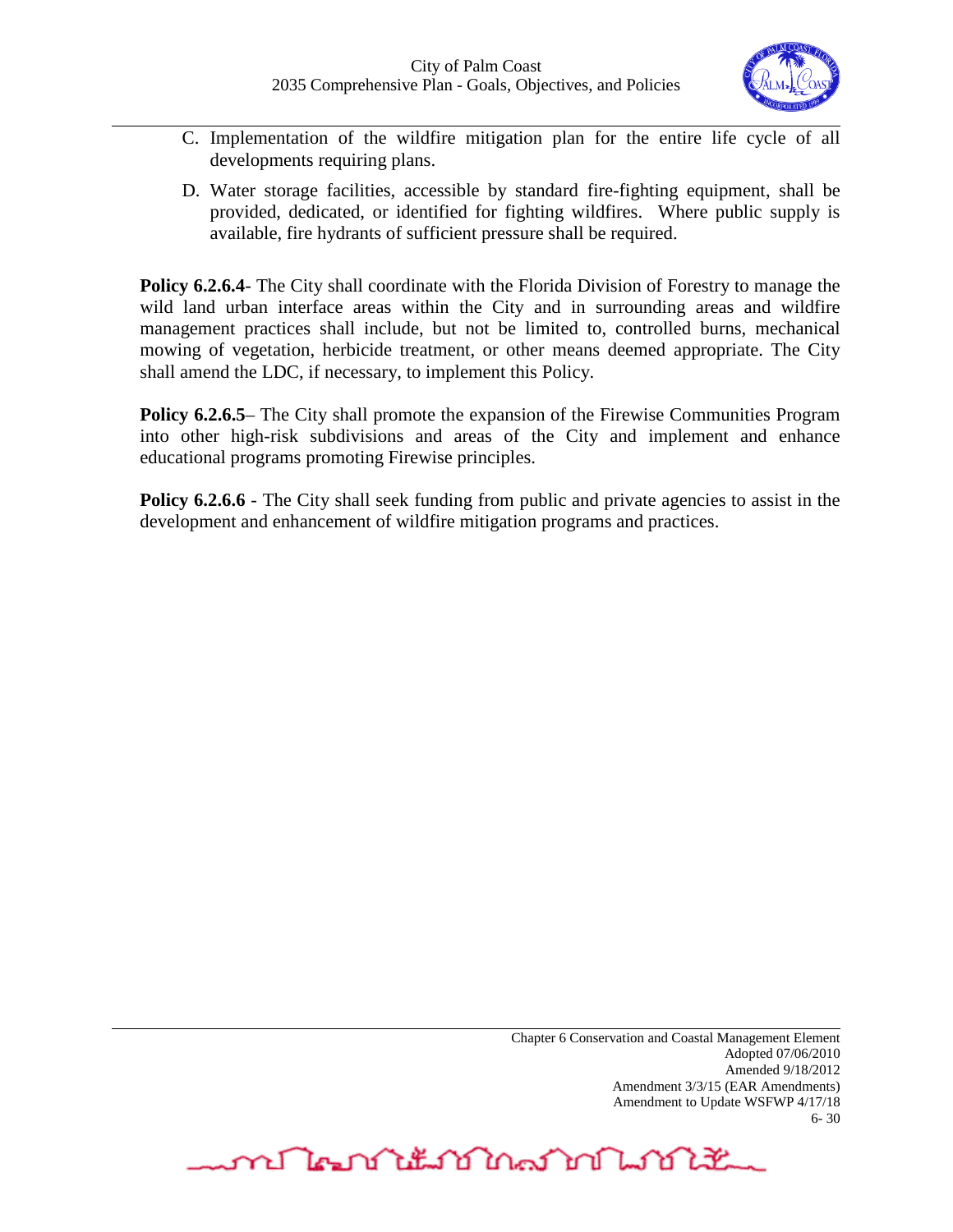

# **Explanation of items that are not applicable to the City of Palm Coast Rule 9J-5.012, F.A.C. 9J-5.012(2)(c)** See Future Land Use Element for an inventory and analysis of historic resources and sites. **9J-5.012(2)(f)** There are no beaches or dune systems located within City limits. **9J-5.012(2)(h)** A separate inventory of infrastructure in the coastal area is not included because Palm Coast is not listed in the document entitled "Local Governments Required to Include Coastal Management Elements in their Comprehensive Plans," dated July 1, 1986. Although not required to submit a separate coastal element, Palm Coast has combined requirements 9J-5.012 into the Conservation Element, thus creating a Conservation/Coastal Element. Palm Coast does not contain a beach within the City jurisdiction. See Transportation element and Infrastructure element for infrastructure inventories. **9J-5.012(3)(b) 4 and 9** There are no beaches or dune systems located within City limits. **9J-5.012(3)(b) 10** See Future Land Use element for protection and preservation of historic resources. **9J-5.012(3)(c) 10** There are no beaches located within City limits. **9J-5.012(3)(c) 11** See Future Land Use Element for historic resource protection and site identification. **9J-5.012(3)(c) 12** There is no deep-water port located within the City limits. **9J-5.012(3)(c) 13** See Transportation Element and Infrastructure Element for infrastructure inventories **9J-5.012(4)** The City does not participate in a marina-sitting plan. **9J-5.012(5)(a-e)** There is no deep-water port located within City limits. **9J-5.013(1)(A) 4** There are no areas known by the local soil and water conservation district to have experienced soil erosion problems within the City limits.

#### **Notes:**

1. The criteria and policies for preserving historic and archaeological resources are detailed in Future Land Use element of the Comprehensive Plan.

> Chapter 6 Conservation and Coastal Management Element Adopted 07/06/2010 Amended 9/18/2012 Amendment 3/3/15 (EAR Amendments) Amendment to Update WSFWP 4/17/18 6- 31

<u>mm Man Yit ng Maring Links</u>